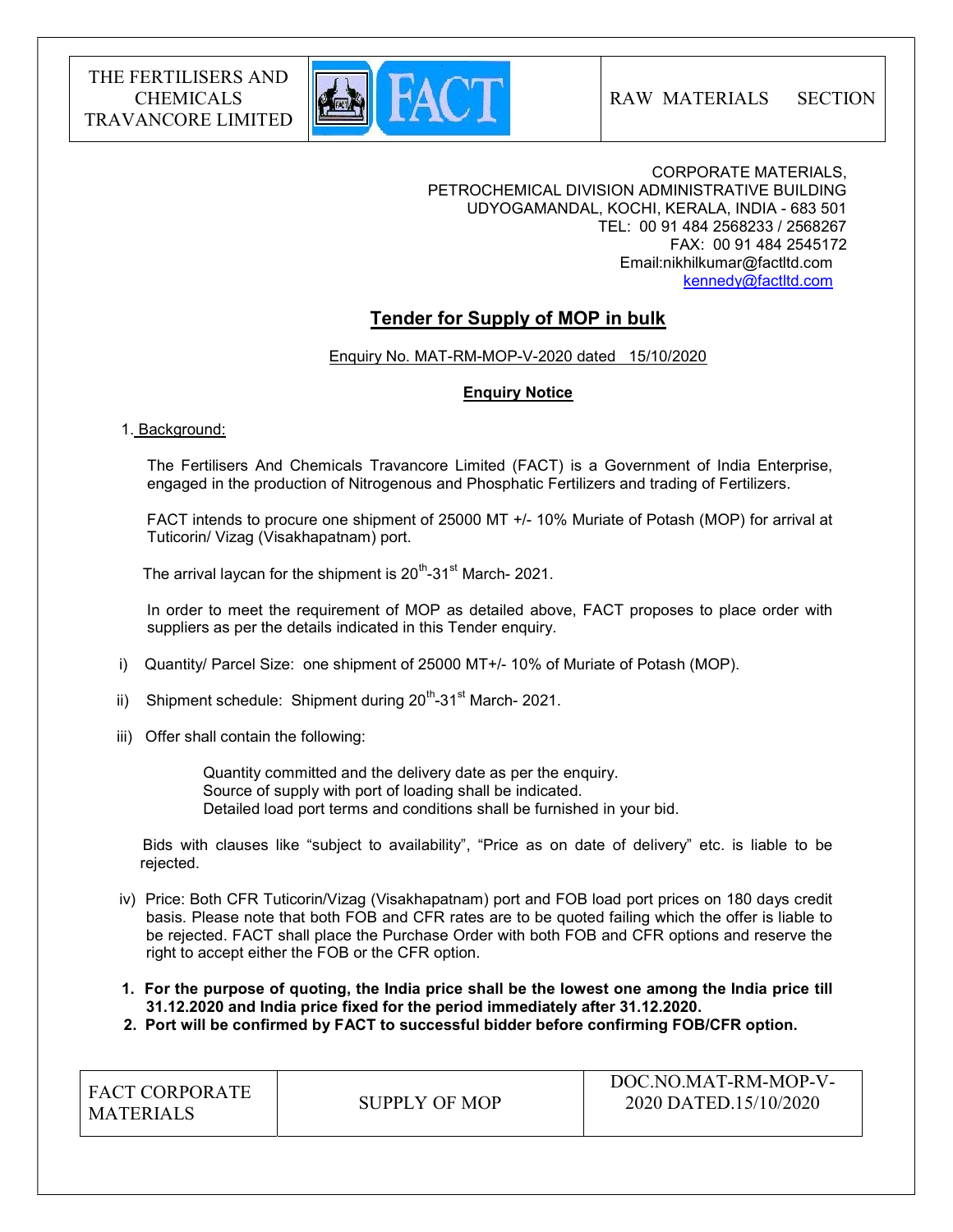

- v) Franchise: If any, to be indicated.
- vi) Specifications: Material supplied should conform to the specifications given in Annexure-A.
- . vii) Terms and conditions: Shall be as per Annexures attached. Please submit bid strictly in accordance with the same. Please note that FACT will arrange insurance.
- 3. Rate: Bidder shall quote their rates strictly in the Price Bid Format enclosed as Annexure K.
- 4. Validity of Offer: Offers shall be valid for a period of 15 days from the due date of tender opening and shall not be withdrawn by the party during its validity.
- 5. Earnest Money Deposit (EMD).

Bidder shall submit along with their bid Earnest Money Deposit (EMD) as detailed in Instructions to Bidders (Annexure-B). EMD shall be USD 1 PMT (USD One per MT) for the offered quantity. Bidder shall submit EMD along with their bid in the form of RTGS payment. FACT's account details to enable RTGS payment given below

The Bank Details are as follows:

 STATE BANK OF INDIA COMMERCIAL BRANCH VANKARATH TOWERS PADIVATTOM COCHIN 682024

 CONTACT NOS : BOBEN MATHAI : 8593070731 BRANCH LANDLINE : 0484 - 2340028/29

A/c No : 10590232386 IFSC : SBIN0004062 SWIFT : SBININBB245 TYPE : CC ACCOUNT

The EMD is exempted in the case of:

- i) Manufacturers / producers who have supplied a minimum Quantity of 22500 MT Fertilizers to PSEs/Coops, in India.
- ii) Reputed traders who have supplied a minimum Quantity of 22500 MT Fertilizers to FACT for at least two years in the last five years.

Necessary documents shall be provided to prove the exemption criteria.

6. Pre- Qualification Criteria:

The pre-qualification criteria will be as below:

| I FACT CORPORATE<br>MATERIALS | SUPPLY OF MOP | DOC.NO.MAT-RM-MOP-V-<br>2020 DATED.15/10/2020 |
|-------------------------------|---------------|-----------------------------------------------|
|                               |               |                                               |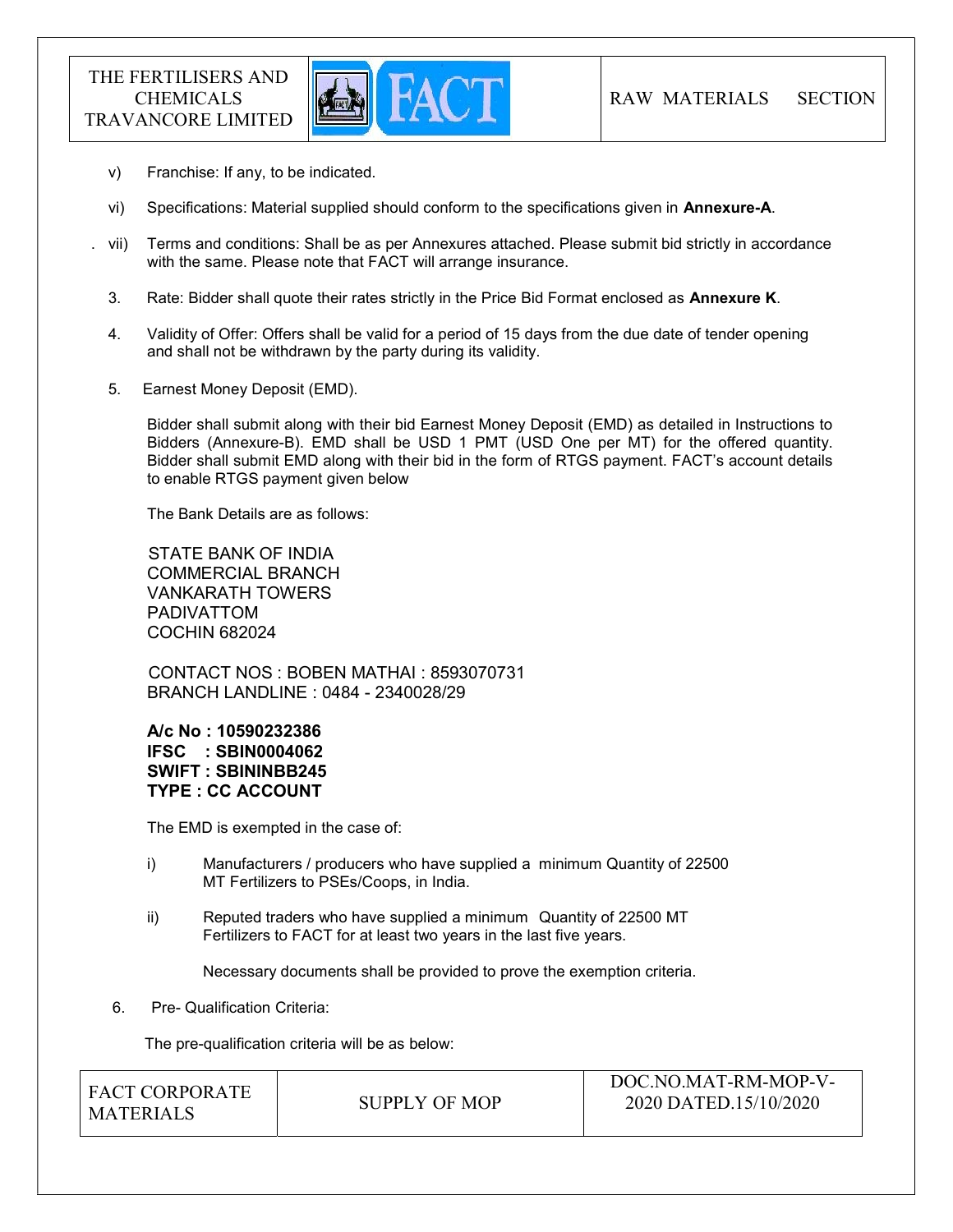

Should have supplied to any buyer (in India or outside) at least one shipment of 25,000 MT+/- 10% any fertilizers as per Indian FCO, on CFR basis during any one of the preceding three years ending as on the date of Part- A bid opening.

The following relevant documents, duly attested by the Applicant's Authorized Signatory, shall be submitted in support of the above:

- a) Copy of Purchase Order(s)/Agreement(s).
- b) Copy of Bill(s) of Lading.
- c) Copy of Invoice(s).
- d) Traders have to submit Letter(s) issued by the Fertilizer Producer's Authorized Signatory confirming to backup with respect to quality and quantity along with copy/copies of Analysis Reports showing all parameters as per FCO specifications, duly attested by the Producer's Authorized Signatory.

#### Notes:

 All bidders shall furnish, along with their Part A bid, Pre-qualification Questionnaire (Annexure- C and Annexure - D), duly filled, attaching all supporting documents as required therein.

7. Evaluation will be done on landed cost at Tuticorin/ Vizag (Visakhapatnam) Port including Insurance charges, applicable port dues, customs duty etc. based on the CFR price on 180 days credit basis. Exchange Rate for conversion of CFR price will be the RBI reference rate on the date of opening of Part-A of the tender. If the date of opening is a Bank holiday, the exchange rate of the previous Bank working day will be considered for evaluation. Bank charges as below will be loaded for evaluation.

 Loading charges : Foreign LC charges;Usance LCs below 5 crores : 0.13% p. a ; Usance LCs above 5 crores:0.18% p. a. Current Inland LC charges;0.1875 % p.a;

 8. All vessels calling at Tuticorin /Visakhapatnam Port should have valid P&I and Classification certificates, which should be covered by International Group of P & I Clubs and classified with International Association of Classification Societies as stipulated by the Ministry of Shipping, Govt.of India.

 If not, necessary relaxation has to be taken by Vessel Owner from Ministry of Shipping, Govt. of India as per circular No.SR-12020/2/2011-MG dated 2 Aug'12 issued by Ministry of Shipping, well in advance of vessel's arrival, failing which permission will not be granted by Port for berthing of vessel.

- 9. Payment: Payment shall be on  $180<sup>th</sup>$  day from BL date by LC. LC opening charges and Bank charges in India shall be to FACT's account. All charges outside India, including confirmation charges, in case confirmation is required, shall be to seller's account. LC shall be opened only after receipt of Security Deposit bank guarantee as per clause 3 of Annexure E.
- 10. Other Terms and Conditions: All other terms and conditions shall be as detailed in the various Annexures attached along with this enquiry.
- 11. Bids shall be submitted on a two-part basis, Part A and Part B, as detailed in the Instructions to Bidders (Annexure-B).

Due date / time for submission of bids: 04/11/2020 - 1400 Hrs. IST.

| <sup>1</sup> FACT CORPORATE<br><b>MATERIALS</b> | SUPPLY OF MOP | DOC.NO.MAT-RM-MOP-V-<br>2020 DATED.15/10/2020 |
|-------------------------------------------------|---------------|-----------------------------------------------|
|                                                 |               |                                               |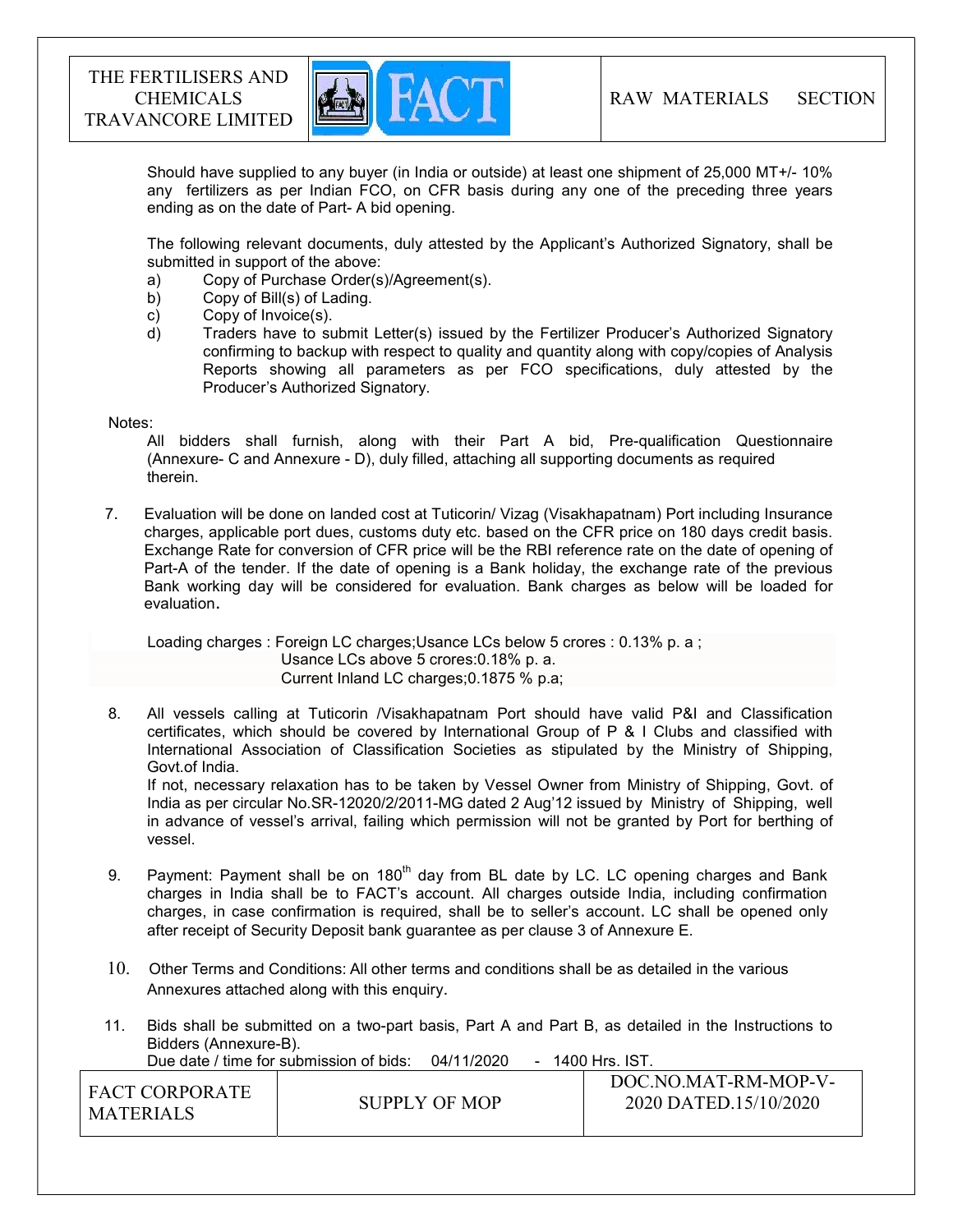

Due date/ time for opening of Bids: 04/11/2020 - 1430 Hrs. IST

 Bids shall be complete giving all the requirements as per the enquiry. Evaluation of bids shall be made based on the details given in the bid. Post-bid clarifications on price, quantity, delivery schedule, lay time, payment terms and shipment terms are unacceptable except against any post bid clarification as required by FACT. Post bid clarifications on suo-motu basis will be summarily rejected and such action by bidders will be viewed seriously.

- 12.0 I. Any bidder from a country which shares a land border with India will be eligible to bid in this tender only if the bidder is registered with the Competent Authority as specified in Annexure-I of Order No. 6/18/2019-PPD dated 23.07.2020 of Ministry of Finance, Department of Expenditure, Public Procurement Division, Govt. of India. If registered with Competent Authority as above a copy of registration certificate shall be furnished along with the bid failing which the bid shall be rejected.
	- II. "Bidder" (including the term "tenderer", "consultant" or "service provider" in certain contexts) means any person or firm or company, including any member of a consortium or joint venture (that is an association of several persons, or firms or companies), every artificial juridical person not falling in any of the descriptions of bidders stated hereinbefore, including any agency branch or office controlled by such person, participating in a procurement process.
	- III. "Bidder from a country which shares a land border with India" for the purpose of this Order means:- a. An entity incorporated, established or registered in such a country; or b. A subsidiary of an entity incorporated, established or registered in such a country; or c. An entity substantially controlled through entities incorporated, established or registered in such a country; or d. An entity whose beneficial owner is situated in such a country; or e. An Indian (or other) agent of such an entity or f. A natural person who is a citizen of such a country; or g. A Consortium or joint venture where any member of the consortium or joint venture falls under any of the above.
	- IV. The beneficial owner for the purpose of (iii) above will be as under:
		- 1. In case of a company or Limited Liability Partnership the beneficial owner is the natural person(s), who, whether acting alone or together, or through one or more juridical person, has a controlling ownership interest or who exercises control through other means. Explanation-- a. "Controlling ownership interest" means ownership of or entitlement to more than twenty-five per cent of shares or capital or profits of the company; b. "Control" shall include the right to appoint majority of the directors or to control the management or policy decisions including by virtue of their shareholding or management rights or shareholders agreements or voting agreements;
		- 2. In case of a partnership firm, the beneficial owner is the natural person(s) who, whether acting alone or together, or through one or more juridical person, has ownership of entitlement to more than fifteen percent of capital or profits of the partnership;
		- 3. In case of an unincorporated association or body of individuals, the beneficial owner is the natural person(s), who, whether acting alone or together, or through one or more juridical person, has ownership of or entitlement to more than fifteen percent of the property or capital or profits of such association or body of individuals;

| I FACT CORPORATE<br>MATERIALS | SUPPLY OF MOP | DOC.NO.MAT-RM-MOP-V-<br>2020 DATED.15/10/2020 |
|-------------------------------|---------------|-----------------------------------------------|
|-------------------------------|---------------|-----------------------------------------------|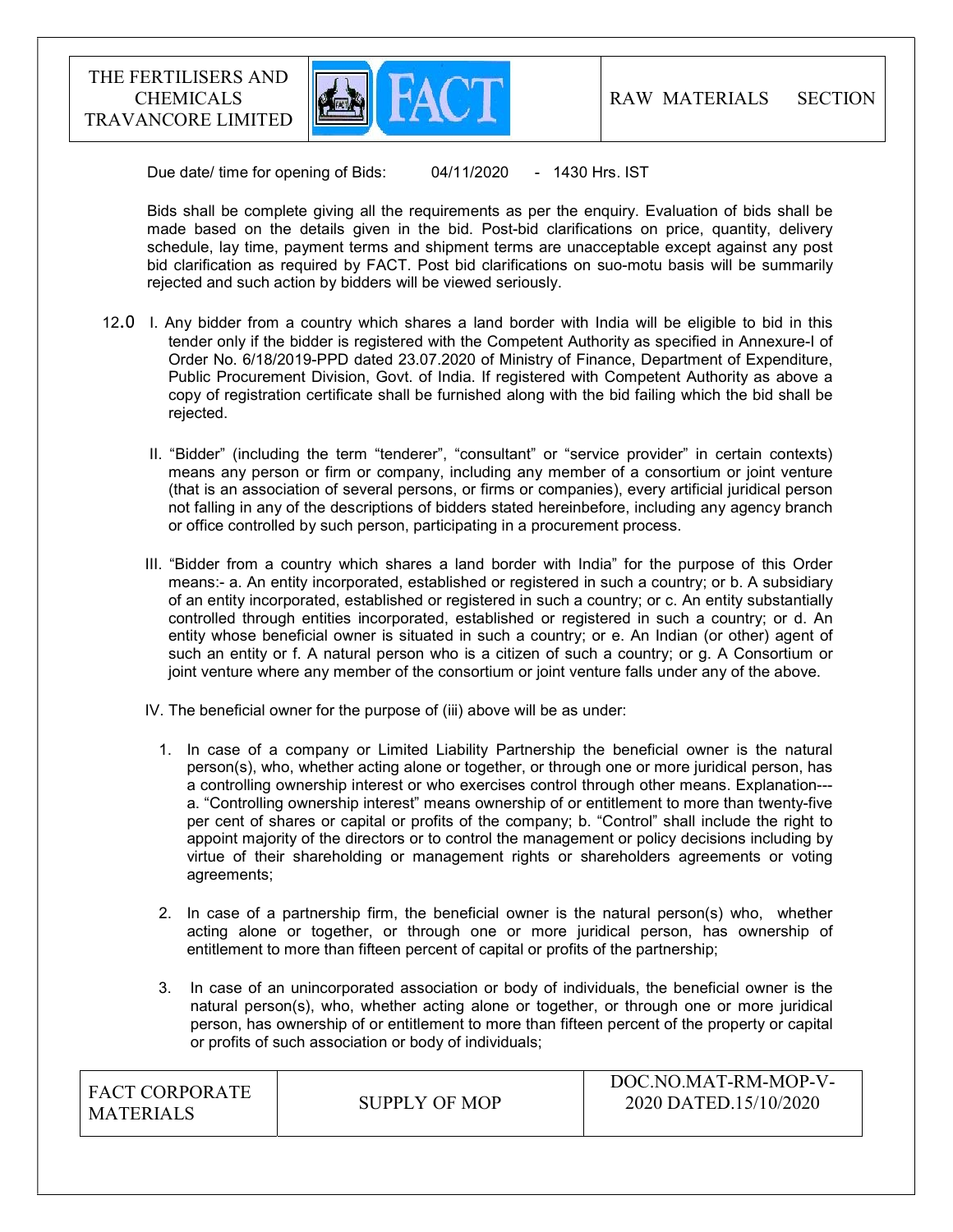

- 4. Where no natural person is identified under (1) or (2) or (3) above, the beneficial owner is the relevant natural person who holds the position of senior managing official; 5. In case of a trust, the identification of beneficial owners(s) shall include identification of the author of the trust, the trustee, the beneficiaries with fifteen percent or more interest in the trust and any other natural person exercising ultimate effective control over the trust through a chain of control of ownership.
- V. An Agent is a person employed to do any act for another, or to represent another in dealings with third person.
- VI. Notwithstanding anything contained herein above, these provisions shall not apply to bidders from those countries (even if sharing a land border with India) to which the Government of India has extended lines of credit or in which the Government of India is engaged in development projects.

Certificate to be submitted by tenderers:

- 1. "I have read the clause regarding restrictions on procurement from a bidder of a country which shares a land border with India; I certify that this bidder is not from such a country or, if from such a country, has been registered with the Competent Authority. I hereby certify that this bidder fulfils all requirements in this regard and is eligible to be considered. [Where applicable, evidence of valid registration by the Competent Authority shall be attached".
- 2. The bidders shall submit a certificate, along with their bid, to the effect that they fully comply with the Order F.No. 6/18/2019-PPD dated 23.07.2020 and subsequent amendment, if any, issued by Ministry of Finance, Department of Expenditure, Public Procurement Division, Government of India. If such a certificate given by a bidder, whose bid is accepted, is found to be false, then this would be a ground for immediate termination and further legal action in accordance with law

Please submit your bid complete in all respects, within the stipulated time.

Thanking you,

Deputy General Manager (Materials) - RM For FACT Ltd, Cochin.

| Encl:                 |                 | Annexure                            | A                    | - Specifications of Muriate of Potash (MOP).     |                       |
|-----------------------|-----------------|-------------------------------------|----------------------|--------------------------------------------------|-----------------------|
|                       | 2.              | Annexure                            | B                    | - Instructions to Bidders.                       |                       |
|                       | 3               | Annexure                            | С                    | - Pre-qualification Questionnaire.               |                       |
|                       | 4.              | Annexure                            | D                    | - Details of previous supplies.                  |                       |
|                       | 5.              | Annexure                            | E.                   | - Terms and Conditions for Purchase.             |                       |
|                       | 6.              | Annexure                            | F.                   | - Shipping terms for FOB Contract.               |                       |
|                       | 7.              | Annexure                            | G                    | - Shipping Terms for CFR contract.               |                       |
|                       | 8.              | Annexure                            | H                    | - Compliance Statement.                          |                       |
| 9.<br>J<br>Annexure   |                 | - Unpriced copy of Price Bid Format |                      |                                                  |                       |
|                       | 10 <sub>1</sub> | Annexure                            | K.                   | - Price Bid Format                               |                       |
|                       | 11.             | Annexure                            |                      | - List of Banks                                  |                       |
|                       | 12.             | Annexure                            | M                    | - Proforma of Bank Guarantee in lieu of Security |                       |
|                       |                 |                                     |                      | Deposit.                                         |                       |
|                       |                 |                                     |                      | DOC.NO.MAT-RM-MOP-V-                             |                       |
| <b>FACT CORPORATE</b> |                 |                                     | <b>SUPPLY OF MOP</b> |                                                  | 2020 DATED.15/10/2020 |
| <b>MATERIALS</b>      |                 |                                     |                      |                                                  |                       |
|                       |                 |                                     |                      |                                                  |                       |
|                       |                 |                                     |                      |                                                  |                       |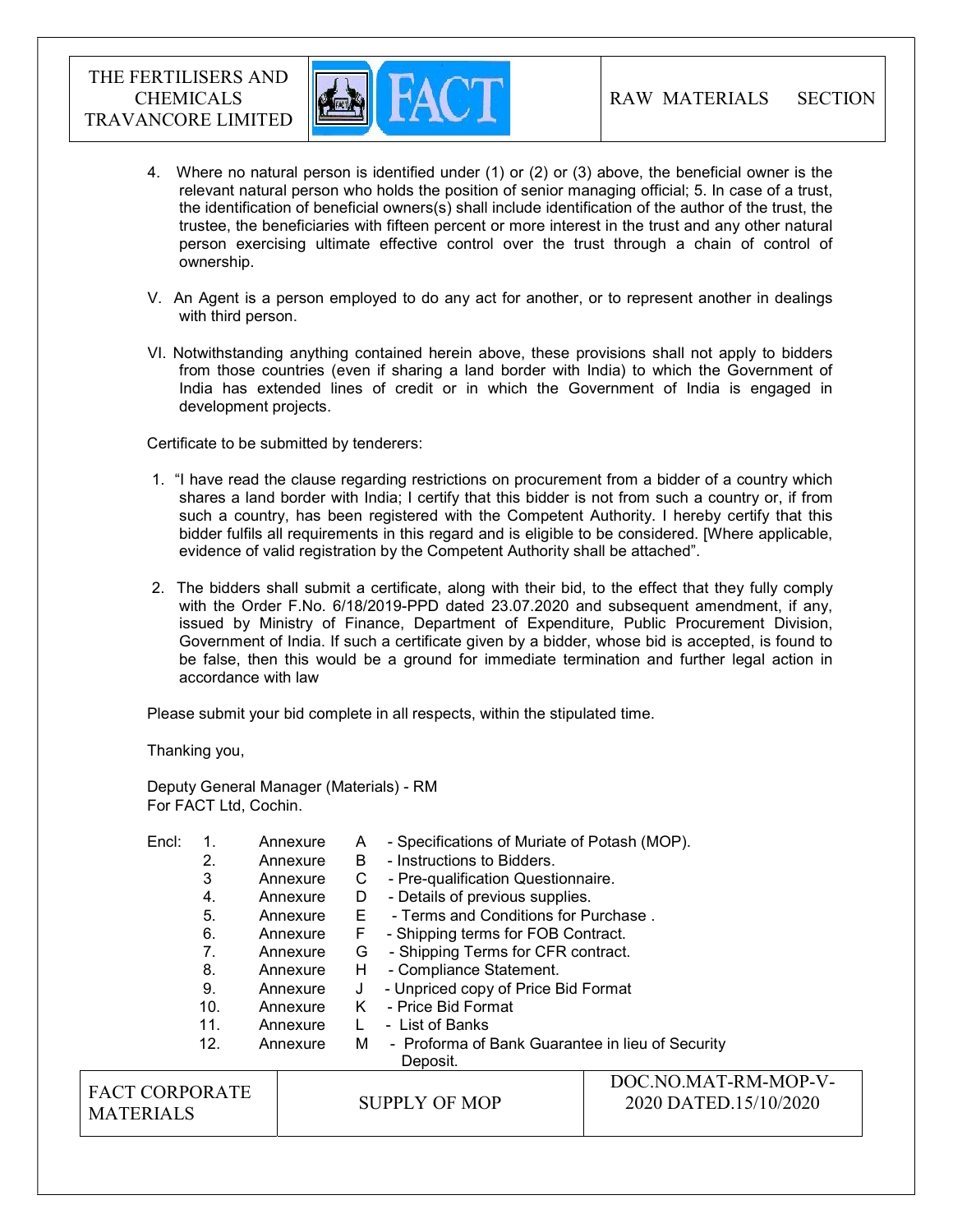

# Annexure-A

# SPECIFICATION OF MURIATE OF POTASH (MOP)

 Muriate of Potash (MOP) in loose bulk confirming to Indian FCO in Red / Pink colour.

# Specifications Muriate of Potash (MOP) as per Indian FCO:

Moisture, per cent by weight, Maximum **in the same in the set of the set of the set of the set of the set of the set of the set of the set of the set of the set of the set of the set of the set of the set of the set of the** Water Soluble Potassium content as K2O, per cent by weight, Minimum : 60.00% Sodium as NaCl, per cent by weight, (on dry basis), maximum : 03.50%

Particle Size: Minimum 65% of the material shall be retained between 0.25mm and 1.7mm IS sieve.

MOP should be crystalline, free flowing, Pink/red in colour and free from visible contamination/clay/grit. The product loaded in each vessel must be supplied from a single source/mine. The colour & particle size of the product should be uniform and free flowing.

-------------------------------------------------------------------------------------------------------------------------

FACT CORPORATE MATERIALS SUPPLY OF MOP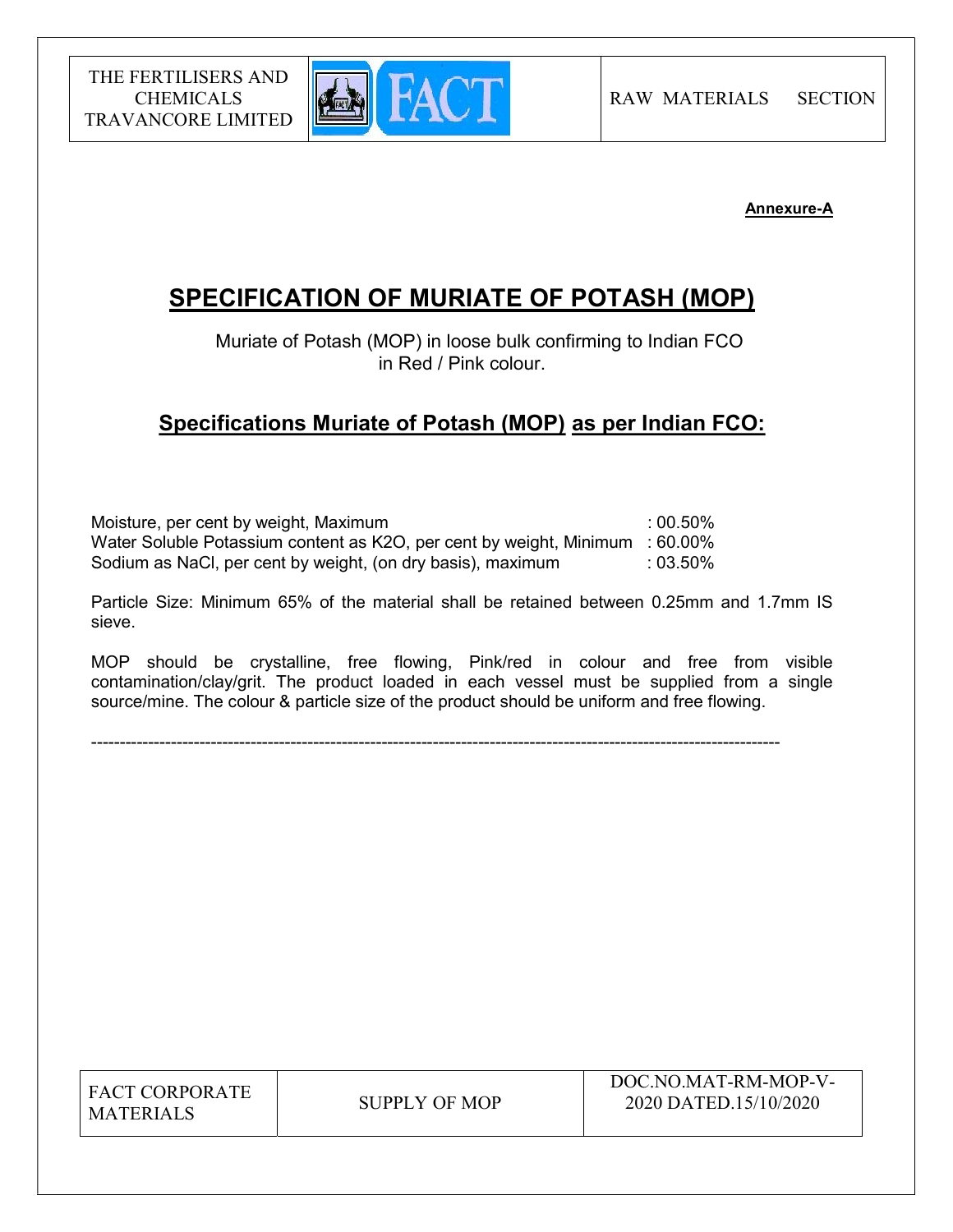

# Annexure B

#### INSTRUCTIONS TO BIDDERS

#### 1. Definitions:

.

FACT: Shall mean The Fertilisers and Chemicals Travancore Limited, having registered office at Udyogamandal, Cochin, Kerala and its various Divisions. This enquiry is sent by Corporate Materials, FACT - Head Office, Udyogamandal.

Bidder: Shall mean the firm/manufacturer/trader/individual who submits bid in response to this enquiry.

Seller: Shall mean the firm/manufacturer/trader/individual on whom FACT places the Purchase **Order** 

Contract value: Total all-inclusive price for the order quantity.

- 2. Bidders shall study carefully the Enquiry Notice, Instructions to Bidders and all Terms and Conditions attached along with this enquiry. All conditions set out therein shall be binding on the bidders unless conflicting with any conditions expressly stated by FACT, while accepting any bid in the event of such acceptance.
- 3. Earnest Money Deposit (EMD):

Bidder shall submit along with their bid Earnest Money Deposit (EMD) as detailed below:

EMD shall be USD 1 PMT (USD One Per MT) for the offered quantity. Bidder shall submit EMD along with their bid in the form of RTGS payment

The Bank Details are as follows:

 STATE BANK OF INDIA COMMERCIAL BRANCH VANKARATH TOWERS PADIVATTOM COCHIN 682024

 CONTACT NOS : BOBEN MATHAI : 8593070731 BRANCH LANDLINE : 0484 - 2340028/29

 A/c No : 10590232386 IFSC : SBIN0004062 SWIFT : SBININBB245 TYPE : CC ACCOUNT

The RTGS remittance towards EMD has to be made and UTR Number informed to us by email/fax prior to the due date/time for submission of bid. Bids without EMD are liable to be rejected.

| I FACT CORPORATE<br><b>MATERIALS</b> | SUPPLY OF MOP | DOC.NO.MAT-RM-MOP-V-<br>2020 DATED.15/10/2020 |
|--------------------------------------|---------------|-----------------------------------------------|
|                                      |               |                                               |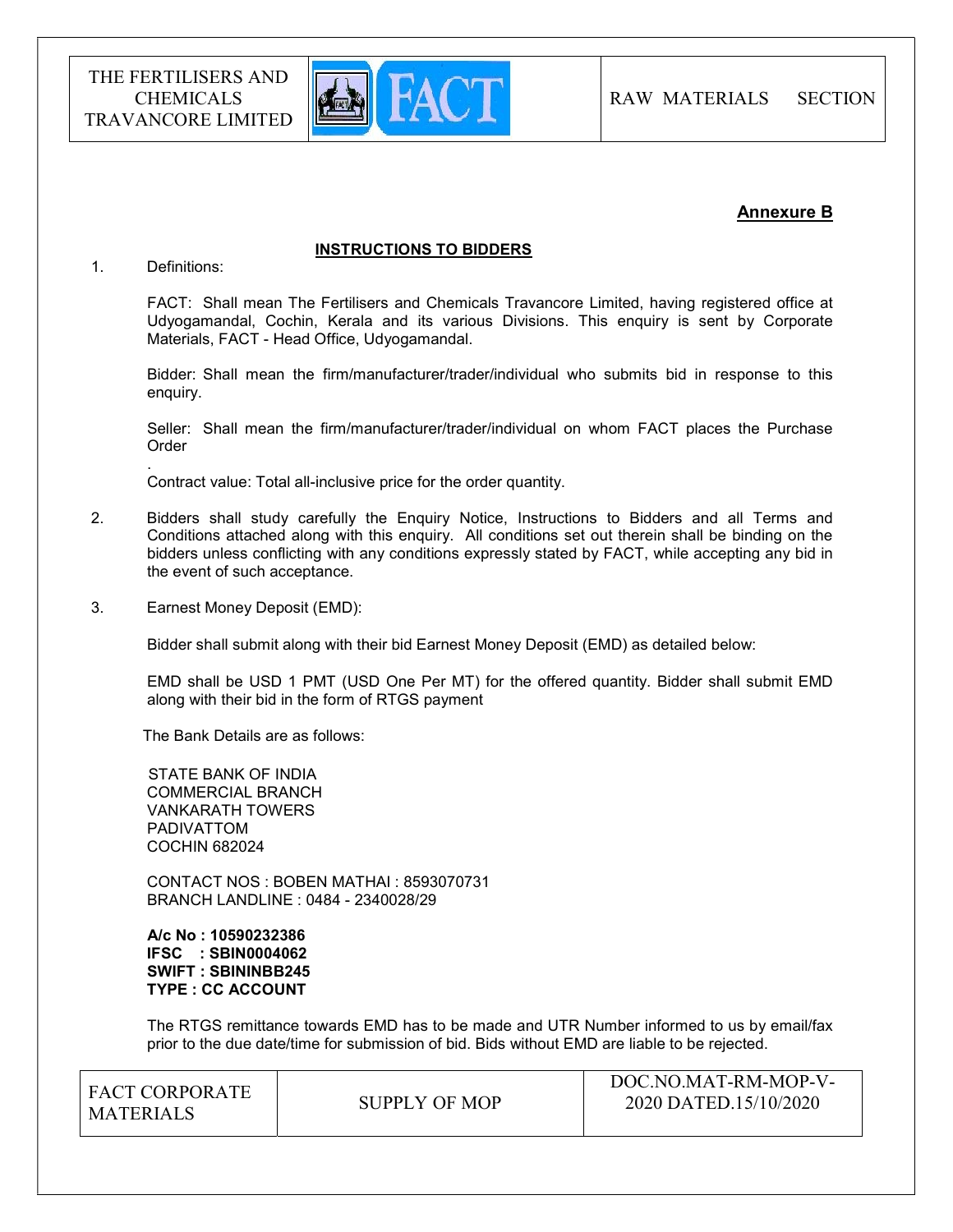

EMD shall not carry any interest. In case the bidder who is awarded the contract so desire to adjust the EMD against Security Deposit, the same may be allowed by FACT, based on written request. EMD of the unsuccessful bidders shall be refunded after award of the contract(s).

The EMD is exempted in the case of:

- i) Manufacturers / producers who have supplied a minimum Quantity of 22500 MT Fertilizers to PSEs/Coops, in India.
- ii) Reputed traders who have supplied a minimum Quantity of 22500 MT Fertilizers to FACT for at least two years in the last five years.

Necessary documents shall be provided to prove the exemption criteria.

4. Submission /opening of bids:

Bids shall be submitted on a two-part basis, Part A and Part B, as detailed in the Instructions to Bidders vide Annexure - B.

Part A bid shall be the Pre-qualification cum Techno-commercial bid and shall consist of the following:

- 1. Annexure A Specifications of Muriate of Potash (MOP) 2. Annexure B - Instructions to Bidders
- 3 Annexure C Pre-qualification Questionnaire
- 4. Annexure D Details of previous supplies
- 5. Annexure E Terms and Conditions for Purchase
- 6. Annexure F Shipping terms for FOB Contract
- 7. Annexure G Shipping terms for CFR contract
- 8. Annexure H Compliance Statement
- 9. Annexure J Un-priced copy of Price bid
- 10. Earnest Money Deposit (EMD) by way of RTGS Payment.

Annexures A to J shall be signed and sealed by the Authorized Signatory of the bidder on all pages. Annexures C and D shall be filled in with all the required details and all supporting documents as required therein shall be attached as part of this document.

Annexure-H shall indicate deviations, if any, in the terms of the enquiry documents (Enquiry Notice and all Annexures) as offered by them, referring the relevant Annexures/clauses.

Bidder shall indicate in the un-priced copy of the Price Bid Format (Annexure J) whether quoted/ not quoted against each item. Bidder shall not indicate rates in the un-priced copy of Annexure J.

**Part B bid** shall be the Price bid. Bidders are required to quote their rates strictly in the Price Bid format enclosed as Annexure K.

 All tender documents shall be in English language. All other information shall also be supplied by the tenderer in English language. All quoted prices shall be indicated by tenderer both in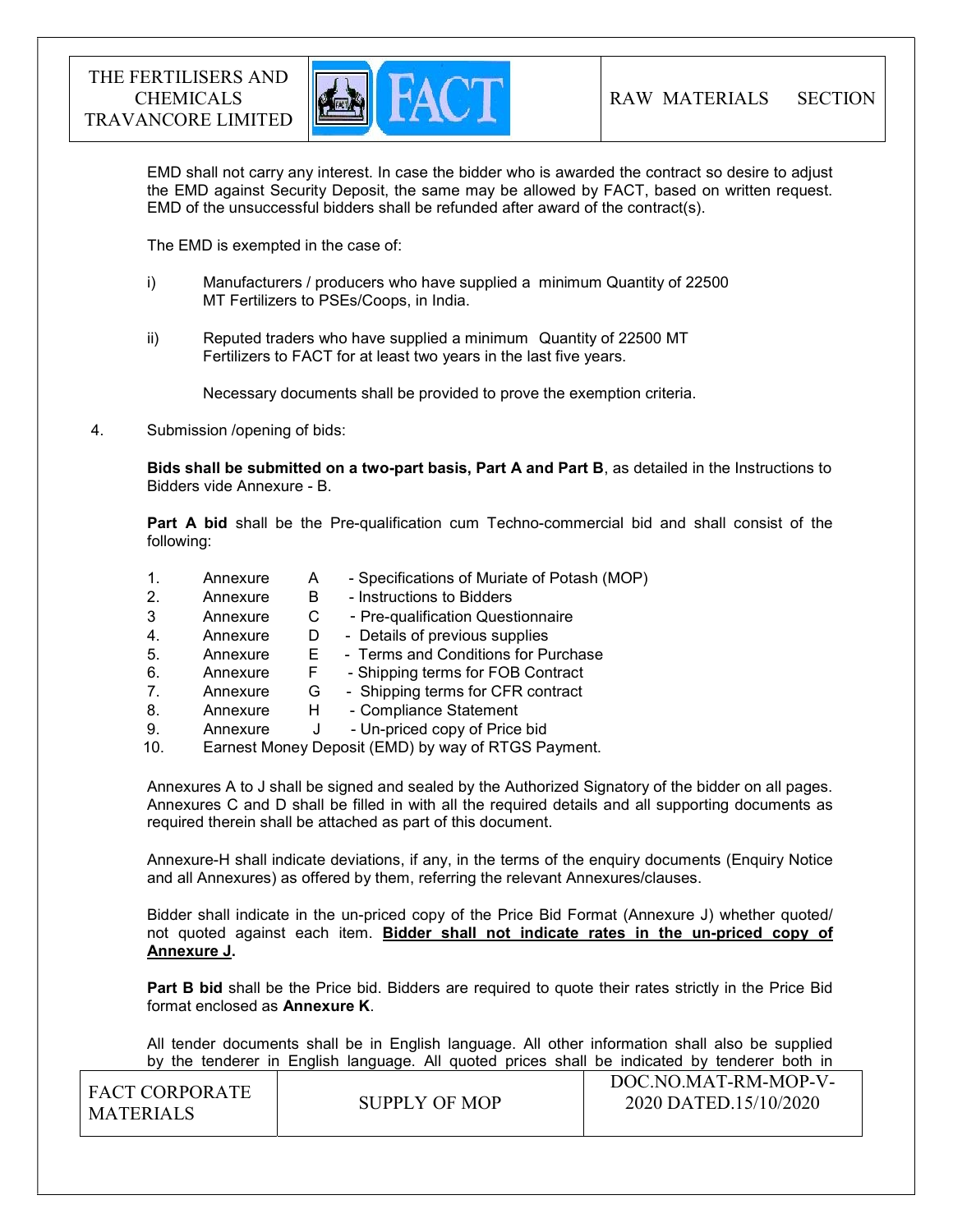

 figures and words and where there is difference between quoted in figures and quoted in words, the prices quoted in words shall prevail.

Part A bid consisting of Annexures A to J above and the EMD shall be enclosed in an envelope and sealed and shall superscribe the enquiry No., Name of the bidder and indicate as Part A bid.

Part B bid (Annexure-K), duly signed by the bidder and affixed with bidder's seal, shall be enclosed in another envelope and sealed, which shall also superscribe the enquiry No and Name of bidder and indicate as Part B Bid.

The envelopes containing Part A bid and Part B bid as above shall be enclosed and sealed in another envelope, also superscribing the enquiry No and Name of the bidder.

The sealed envelope containing Part A and Part B bids as above shall be addressed and submitted to the Assistant Officer (Administration), Central Bid Registration Cell, PD Administration Building, FACT Ltd., Udyogamandal, Cochin - 683 501 not later than the time stipulated in the enquiry. Delayed/late bids are liable to be rejected. Even though this enquiry stipulates two part bid , offers sent by e-mail shall be considered as a special case. Email shall be sent separately as per below ;

PART A-Technical bid shall be sent nikhilkumar@factltd.com / kennedy@factltd.com

#### PART B-Price bid shall only be sent to mop5@factltd.com

The following officer in Administration Department are authorized to receive bids.

1) Mrs. Ancy Mathew - Officer (Admin).

Due date and time for submission of bids: 04/11/2020, 1400 Hrs. IST.

Bids shall be opened at the Administrative Office, FACT Petrochemical Division, Udyogamandal at in the presence of bidders or their authorized representatives who may be present. Bidder's representatives attending the bid opening shall bring with them the authorization from the bidder. Due date/Time for opening of Bids: 04/11/2020 1430 Hrs. IST

#### 5. Validity of Bid: Bid shall be valid at least till 1800 Hrs. IST on 18/11/2020.

The original bid shall not be withdrawn within the validity period even if negotiations are done or counter offer made by us.

- 6. Bids shall be complete giving all the requirements as per the enquiry. Evaluation of bids shall be made based on the details given in the bid. Post-bid clarifications on price, quantity, delivery schedule, lay time, payment terms and shipment terms are unacceptable except against any post bid clarification as required by FACT. Post bid clarifications on suo-motu basis will be summarily rejected and such action by bidders will be viewed seriously.
- 7. The bids shall be neatly written in ink/typed with pages consecutively numbered and shall be signed on all pages. Bids shall be free from over writing and all corrections shall be duly attested by the bidder. All rates shall be filled in figures and words. If there is any difference between the amount given in figures and words, the lower of the two shall be considered.

| <b>FACT CORPORATE</b><br>MATERIALS | SUPPLY OF MOP | DOC.NO.MAT-RM-MOP-V-<br>2020 DATED.15/10/2020 |
|------------------------------------|---------------|-----------------------------------------------|
|                                    |               |                                               |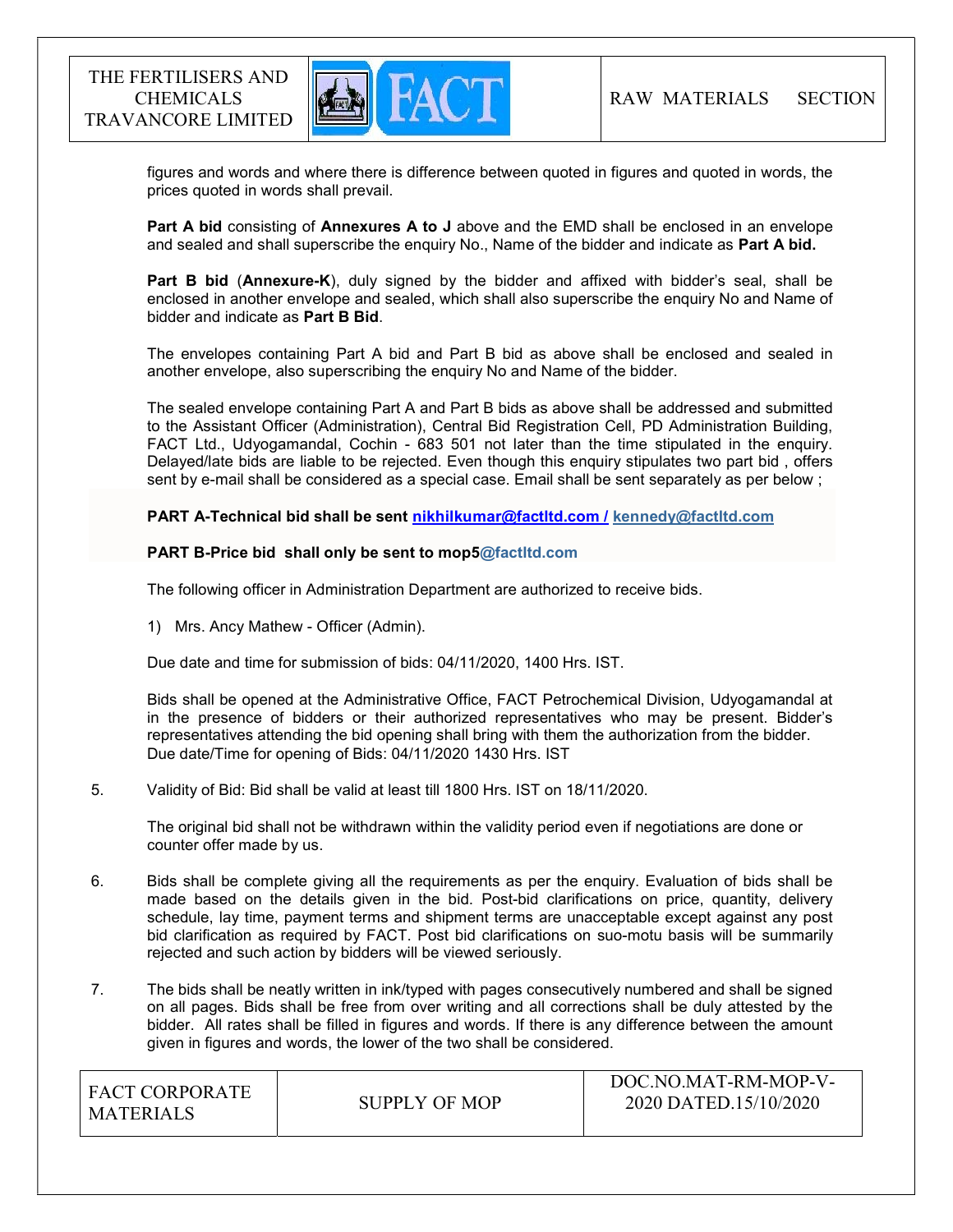

8. The bid shall be signed by authorized persons only.

---------------------

- 9. FACT is not bound to accept the lowest bid and reserves the right to reject any or all the bids without assigning any reason(s) whatsoever. FACT also reserves the right to place order/ orders on one or more bidders or cancel this enquiry.
- 10. FACT reserves the right to extend without giving any reason(s) the closing date/time of the enquiry.

| <b>FACT CORPORATE</b> |
|-----------------------|
| <b>MATERIALS</b>      |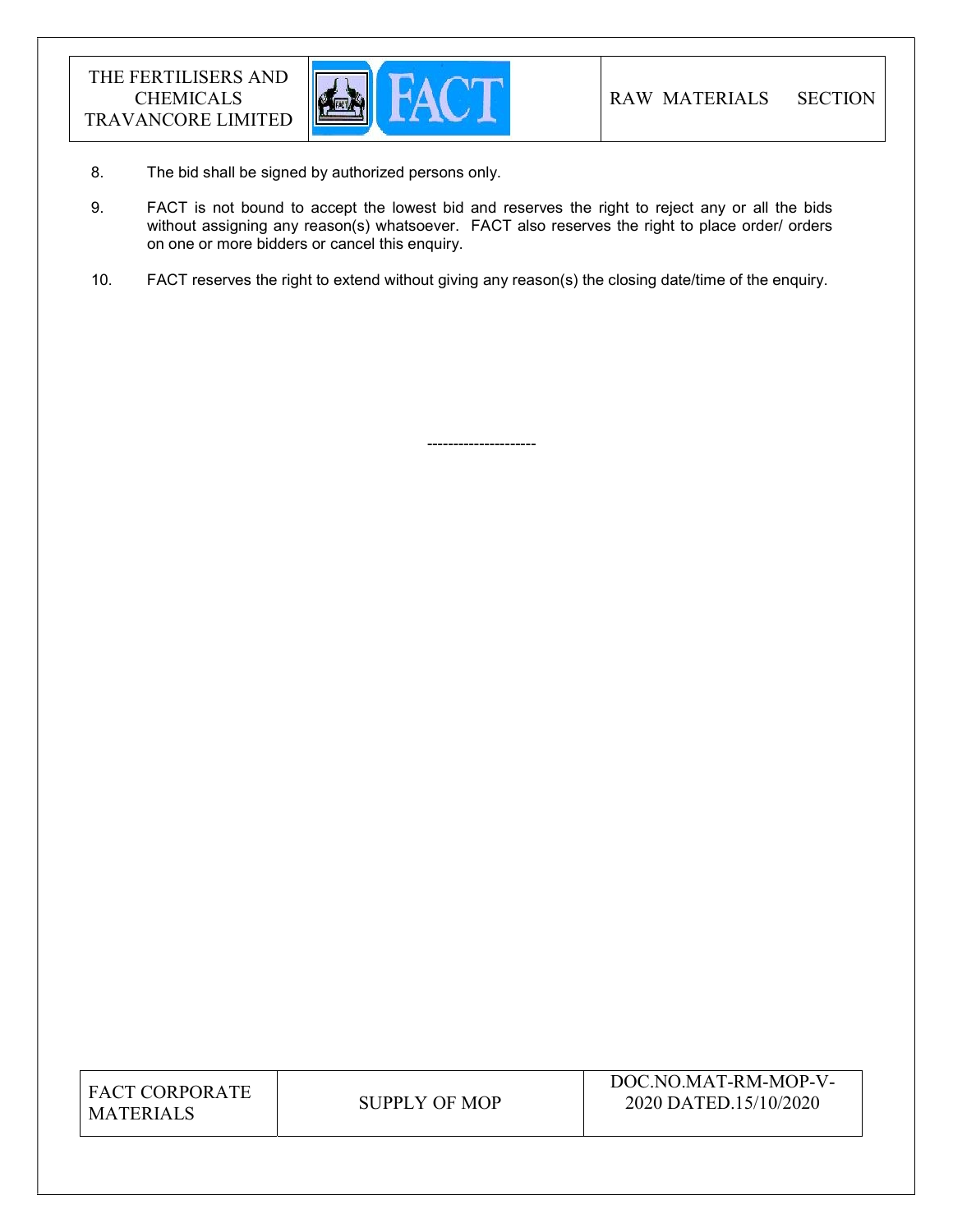

Annexure C

# QUESTIONNAIRE FOR PRE-QUALIFICATION OF VENDORS FOR SUPPLY OF MOP

|       |                                           | Description                                       | To be filled in by vendor                     |
|-------|-------------------------------------------|---------------------------------------------------|-----------------------------------------------|
| 1.1.0 | Name of the vendor                        |                                                   |                                               |
| 1.2.0 | Full address with PIN code                |                                                   |                                               |
| 1.3.0 | <b>Telephone Numbers</b>                  |                                                   |                                               |
| 1.4.0 | E-mail ID                                 |                                                   |                                               |
| 1.5.0 | <b>Fax Numbers</b>                        |                                                   |                                               |
| 1.6.0 | Contact Person(s)                         |                                                   |                                               |
| 2.0.0 | <b>Company Particulars:</b>               |                                                   |                                               |
| 2.1.0 | Constitution                              |                                                   |                                               |
| 2.2.0 |                                           | Country in which company is registered            |                                               |
| 2.3.0 |                                           | Areas of activity including chartering of vessels |                                               |
| 2.4.0 | Name and address of Bankers               |                                                   |                                               |
| 2.5.0 | <b>Financial data:</b>                    |                                                   |                                               |
| 2.5.1 | Sales turn-over for the last three years  |                                                   |                                               |
| 2.5.2 | Profit after tax for the last three years |                                                   |                                               |
| 2.5.3 | for the last three years                  | Copy of Audited Balance Sheet/Annual Report       | (Documents to be enclosed)                    |
| 3.0.0 | <b>Sourcing particulars:</b>              |                                                   |                                               |
| 3.1.0 | <b>Whether Producer/ Trader</b>           |                                                   |                                               |
| 3.2.0 | If Producer:                              |                                                   |                                               |
| 3.2.1 | Location of mine of Producer              |                                                   |                                               |
| 3.2.2 | mine.                                     | Annual Production Capacity for MOP in each        |                                               |
|       | FACT CORPORATE<br><b>MATERIALS</b>        | <b>SUPPLY OF MOP</b>                              | DOC.NO.MAT-RM-MOP-V-<br>2020 DATED.15/10/2020 |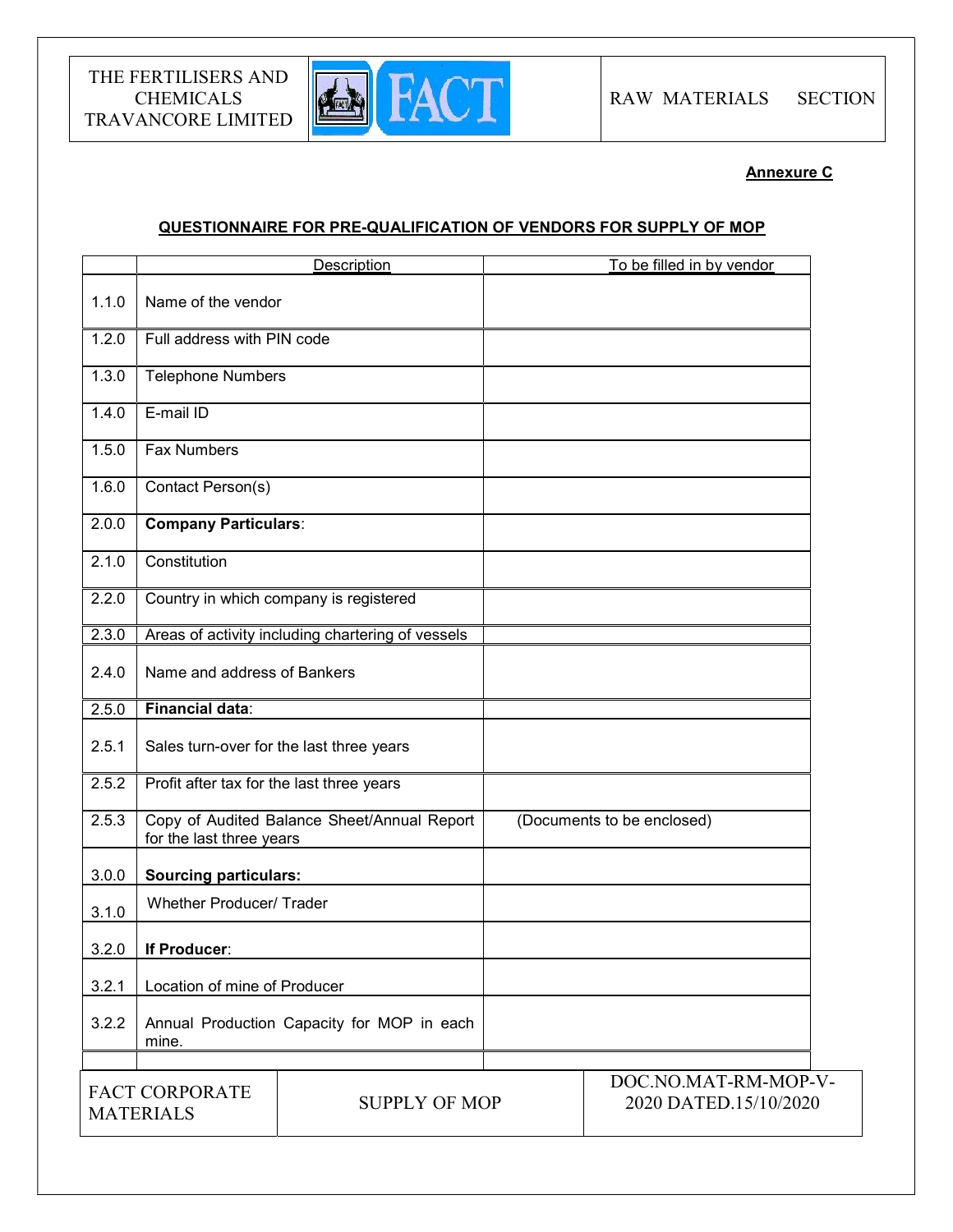

| 3.2.3                                                             | Typical Analysis Report of MOP produced in<br>each mine duly attested by the Applicant's<br>Authorized Signatory showing parameters of<br>specification required by us as given. |                                                                                                                                                 | (Document to be enclosed)                                                                  |
|-------------------------------------------------------------------|----------------------------------------------------------------------------------------------------------------------------------------------------------------------------------|-------------------------------------------------------------------------------------------------------------------------------------------------|--------------------------------------------------------------------------------------------|
| 3.3.0                                                             | If Trader:                                                                                                                                                                       |                                                                                                                                                 |                                                                                            |
| 3.3.1                                                             | MOP is proposed to be sourced                                                                                                                                                    | Name and address of producer from where                                                                                                         |                                                                                            |
| 3.3.2                                                             | mine stated above                                                                                                                                                                | Annual production capacity of MOP in each                                                                                                       |                                                                                            |
| 3.3.3                                                             | respect to quality and quantity                                                                                                                                                  | Letter(s) issued by the MOP Producer's<br>authorized signatory confirming to backup with                                                        | (Document to be enclosed)                                                                  |
| 3.3.4                                                             | authorized signatory                                                                                                                                                             | Typical Analysis Report of MOP produced in<br>each mine showing parameters of specification<br>as per FCO, duly attested by the producer's      | (Documents to be enclosed)                                                                 |
| 4.0.0                                                             | Loading Port(s) details:                                                                                                                                                         |                                                                                                                                                 |                                                                                            |
| 4.1.0                                                             | Name(s) of the loading port(s)                                                                                                                                                   |                                                                                                                                                 |                                                                                            |
| 4.2.0                                                             | Loading rate(s) of the port(s)                                                                                                                                                   |                                                                                                                                                 |                                                                                            |
| 4.3.0                                                             |                                                                                                                                                                                  | Sailing time from port of loading to Tuticorin                                                                                                  |                                                                                            |
| 5.0.0                                                             | Third party inspection agency/ agencies to be<br>involved for certifying quality and quantity at<br>load port                                                                    |                                                                                                                                                 |                                                                                            |
| 6.0.0                                                             |                                                                                                                                                                                  | Documentary evidence for sale of Fertilizer in<br>India/abroad for the last three years as on the<br>date of Application for Pre-qualification. | (Details to be given as per Annexure-D and<br>documents indicated therein to be enclosed). |
| 7.0.0                                                             | the Indian agent:                                                                                                                                                                | In case the applicant proposes to operate<br>through his Indian agent or if the applicant is                                                    |                                                                                            |
| 7.1.0                                                             | Indian Agent's Registration Number                                                                                                                                               |                                                                                                                                                 |                                                                                            |
| 7.2.0                                                             |                                                                                                                                                                                  | Permanent Income Tax Account Number                                                                                                             |                                                                                            |
| <b>FACT CORPORATE</b><br><b>SUPPLY OF MOP</b><br><b>MATERIALS</b> |                                                                                                                                                                                  | DOC.NO.MAT-RM-MOP-V-<br>2020 DATED.15/10/2020                                                                                                   |                                                                                            |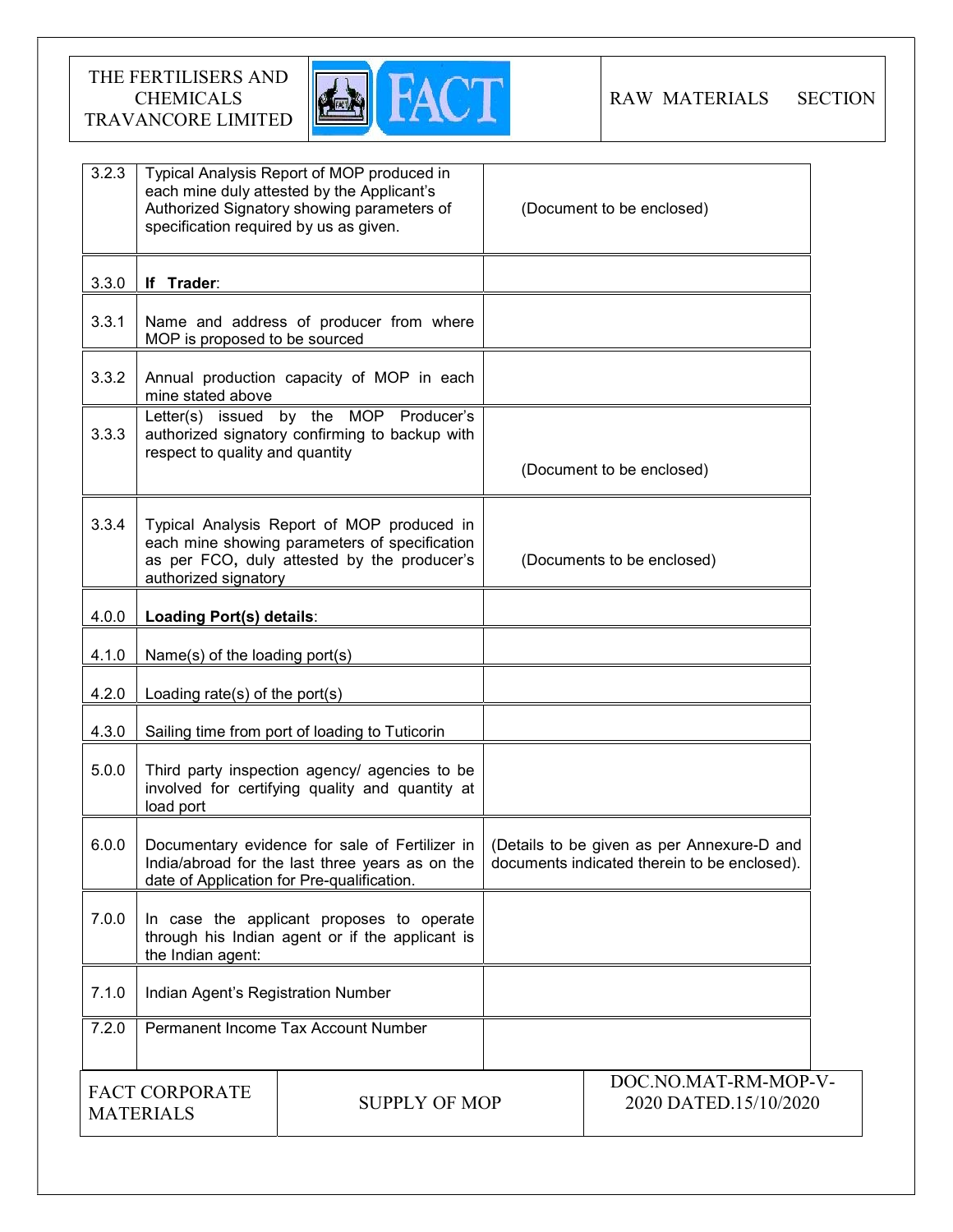

# RAW MATERIALS SECTION

| 7.3.0          | <b>GST Registration details</b>             |             |                           |           |
|----------------|---------------------------------------------|-------------|---------------------------|-----------|
| 7.4.0          | Nature of commission/remuneration           |             |                           |           |
| 7.5.0          | Copy of Terms and Conditions of appointment |             | (Document to be enclosed) |           |
| 8.0.0          | <b>Details of Authorized Signatories:</b>   |             |                           |           |
|                | Name                                        | Designation |                           | Signature |
|                |                                             |             |                           |           |
| $\overline{2}$ |                                             |             |                           |           |
| 3              |                                             |             |                           |           |

# 9.0.0 Any other details:

Place

**Signature** 

Date

Name

Designation(Authorised (Authorised Signatory)

Seal

# Notes:

- 1.0 All requisite information shall be given in the format with reference to the item specified. Where space is insufficient, additional pages may be added with reference to the related paragraph.
- 2.0 Wherever enclosures are specified in the questionnaire, the same shall be enclosed.
- 3.0 Annexure D duly completed also shall be enclosed.
- 4.0 FACT reserves the right to verify any of the statements enclosed along with the Application for Prequalification. Any additional information/ documents required shall also be furnished. False statement shall disqualify the Applicant.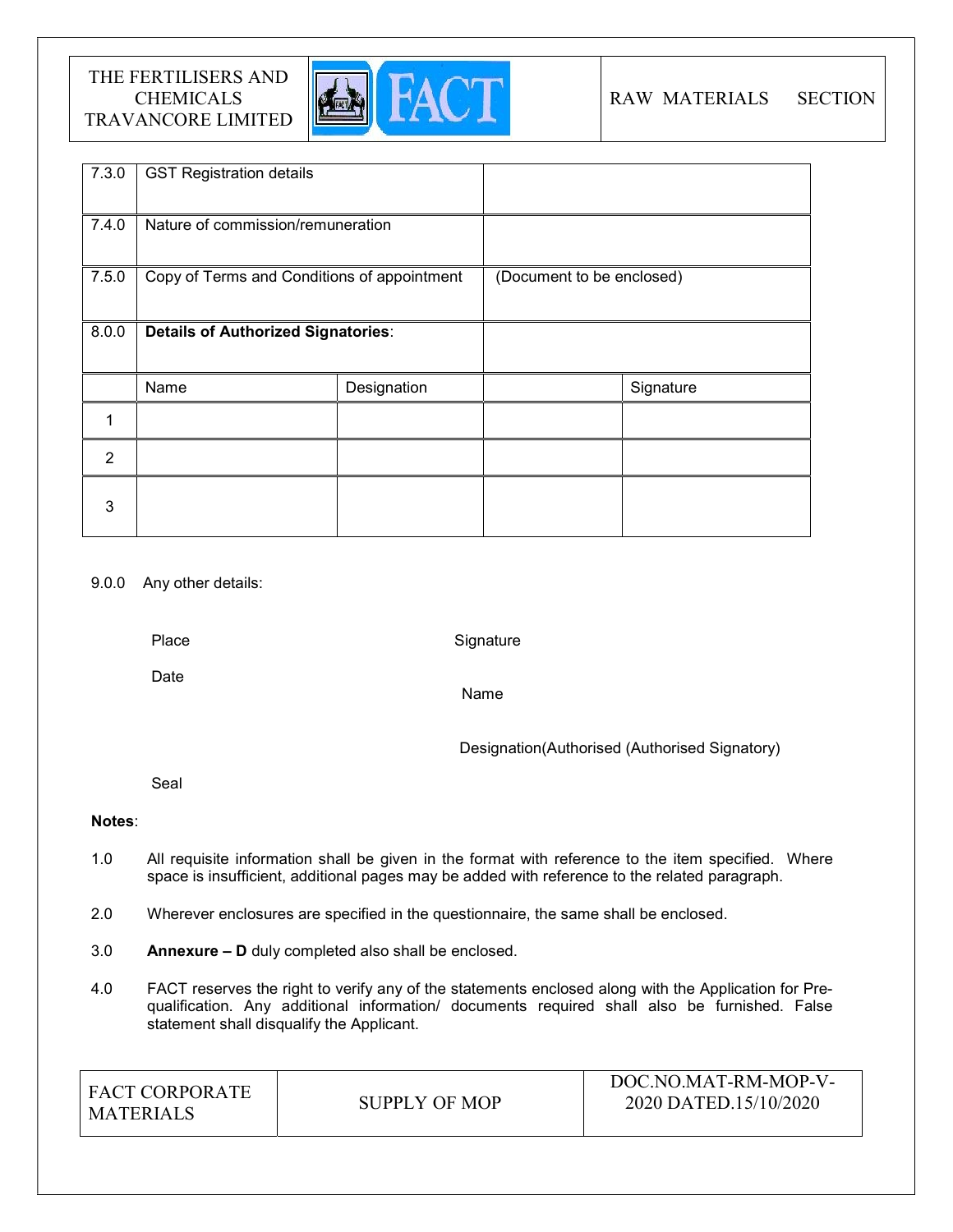

# Annexure –D

#### DETAILS OF SUPPLIES:

Details of supplies of Fertilizers in bulk as per the pre-qualification criteria specified during the last three years as on the date of submission of Part-A Bid.

| Year | Purchase Order<br>No./Date | Description of<br>Material | Quantity as per<br>Purchase Order | Client | Source / Port<br>of Loading | Date and Quantity<br>as per Invoice<br>/Bill of Lading | Port of<br>Discharge |  |
|------|----------------------------|----------------------------|-----------------------------------|--------|-----------------------------|--------------------------------------------------------|----------------------|--|
| 2017 |                            |                            |                                   |        |                             |                                                        |                      |  |
|      |                            |                            |                                   |        |                             |                                                        |                      |  |
|      |                            |                            |                                   |        |                             |                                                        |                      |  |
|      |                            |                            |                                   |        |                             |                                                        |                      |  |
| 2018 |                            |                            |                                   |        |                             |                                                        |                      |  |
|      |                            |                            |                                   |        |                             |                                                        |                      |  |
| 2019 |                            |                            |                                   |        |                             |                                                        |                      |  |
|      |                            |                            |                                   |        |                             |                                                        |                      |  |
|      |                            |                            |                                   |        |                             |                                                        |                      |  |
| 2020 |                            |                            |                                   |        |                             |                                                        |                      |  |
|      |                            |                            |                                   |        |                             |                                                        |                      |  |
|      |                            |                            |                                   |        |                             |                                                        |                      |  |

Note: Major orders executed for any Fertiliser/Public Sector Companies in India shall also be included.

Place

Name

Date

**Signature** 

Seal

Designation (Authorized Signatory)

| <b>FACT CORPORATE</b><br><b>MATERIALS</b> | SUPPLY OF MOP | DOC.NO.MAT-RM-MOP-V-<br>2020 DATED.15/10/2020 |
|-------------------------------------------|---------------|-----------------------------------------------|
|-------------------------------------------|---------------|-----------------------------------------------|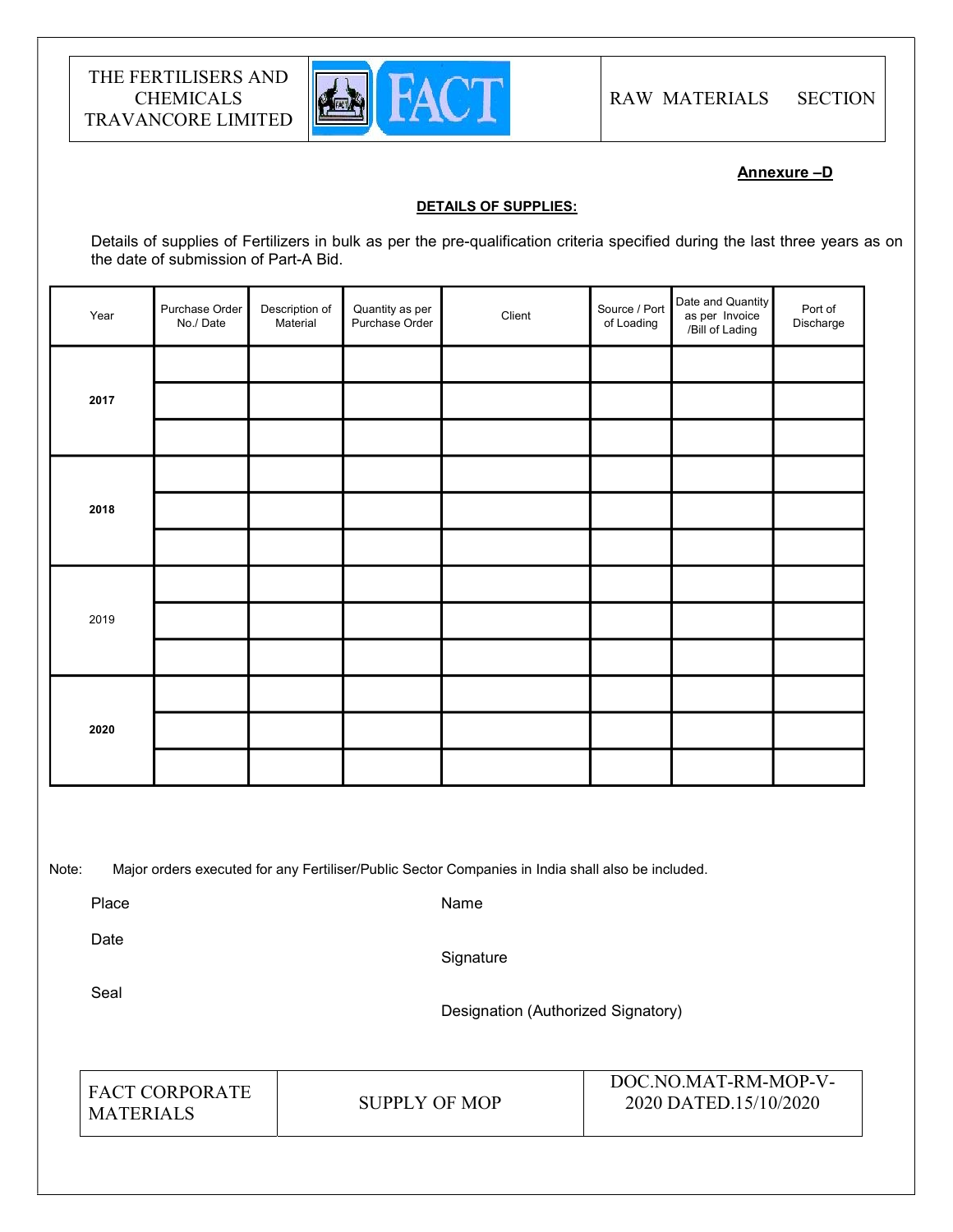

# Check List of Documents to be enclosed along with Annexure C:

#### In the case of Producer :

- 1. Copy of Purchase Order(s)/Agreement(s) in support of Data furnished vide Annexure- C.
- 2. Copy of Invoice(s) and Bill(s) of Lading for the supplies made in respect of the above.
- 3. Copy of Typical Analysis Report of Fertilizer produced in each mine, showing parameters of specification as given in FCO..
- 4. Copy of Audited Balance Sheet/Annual Report for the last three years.

All the above documents shall be duly attested by the Authorised Signatory of the Bidder.

#### In the case of Trader:

- 1. Copy of Purchase Order(s)/Agreement(s) in support of Data furnished in Annexure C.
- 2. Copy of Invoice(s), Bill(s) of Lading for the supplies made in respect of the above.
- 3. Letter(s) issued by the Fertilizer Producer's Authorized Signatory, confirming to backup with respect to quality and quantity.
- 4. Copy of Typical Analysis Report of Fertilizer produced in each mine, showing parameters of specification as given in FCO duly attested by Producers Authorised Signatory.
- 5. Terms and Conditions of Appointment.
- 6. Copy of Audited Balance Sheet/Annual Report for the last three years.

All the above documents shall be duly attested by the Authorised Signatory of the Bidder.

| <b>FACT CORPORATE</b> |
|-----------------------|
| <b>MATERIALS</b>      |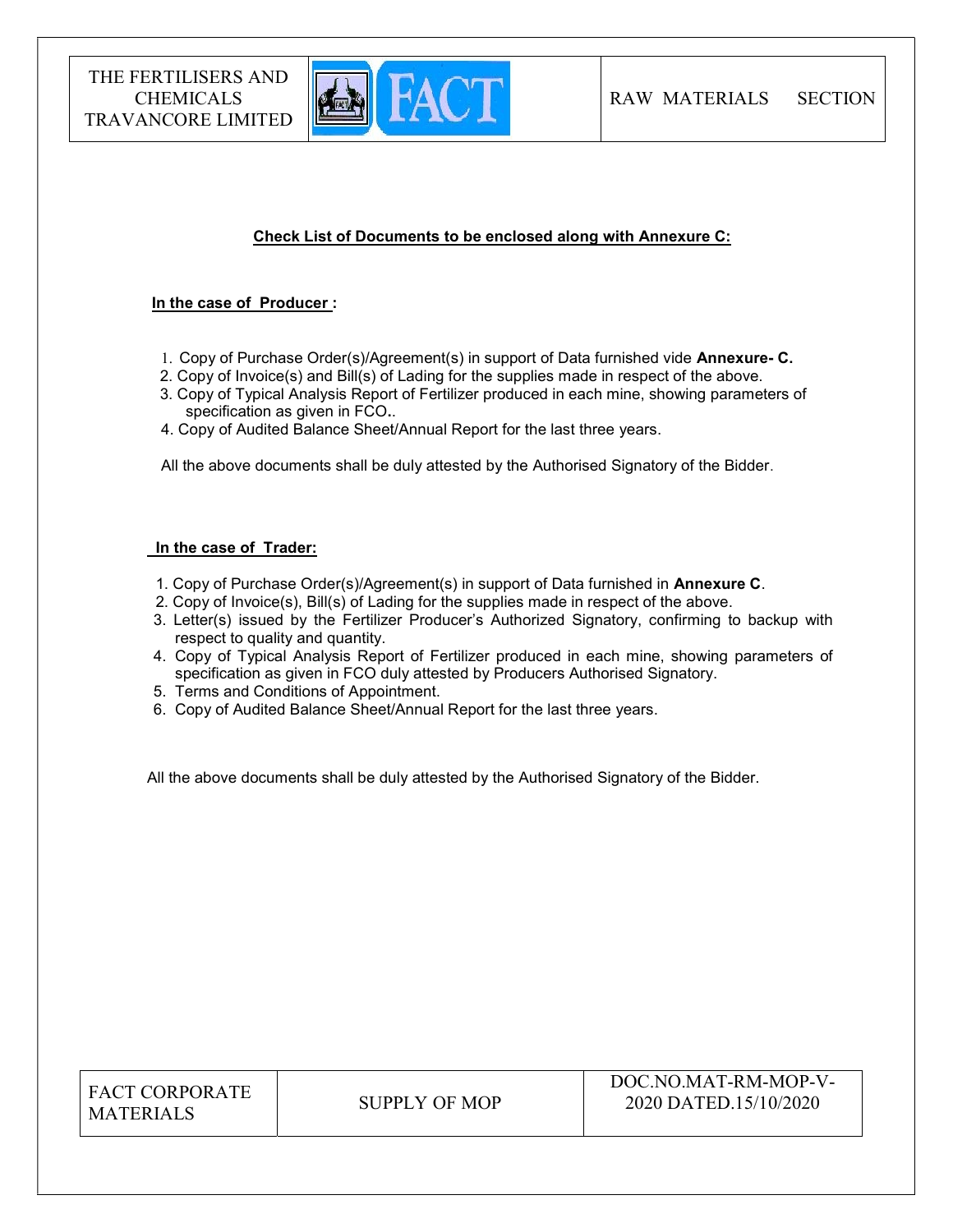

RAW MATERIALS SECTION

#### Annexure-E

## TERMS AND CONDITIONS OF PURCHASE

- 1. The Purchase Order is placed with both FOB and CFR option and FACT reserves the right to exercise the FOB or the CFR option on a shipment to shipment basis including partial shipments, if so agreed by FACT. In case of FOB option, FACT shall arrange for fixing the vessel for which Seller shall allow a minimum period of three weeks after confirming the firm load port laycan along with complete load port details. If FACT is not able to nominate a suitable vessel in this period, FACT shall exercise CFR option immediately on receipt of NOC from Transchart. Seller shall then make CFR arrangements for the agreed laycan only.
- 1.1. Seller shall furnish firm laycan well in advance so that the activities required for vessel fixture by FACT or CFR arrangements by Seller are made smoothly after obtaining NOC from Transchart. The Seller shall not be absolved from his obligations under the contract, citing insufficient time for making CFR arrangements. Shipment terms for FOB contract and those for CFR contract shall be as given in Annexure F & G respectively of this Document.
- 2. Taxes and Duties:

All levies, taxes and duties in the Seller's country shall be to Seller's account and in India to FACT's account.

3. Security Deposit:

The Seller shall furnish Security Deposit at equivalent to 2% of the Total order Value within 10 days from the date of Letter of Intent by Bank Guarantee as per proforma attached. Bank Guarantee shall be kept valid for a minimum period of 6 months, with a further claim period of 6 months. Validity shall be further extended on demand as per terms of our BG proforma.

- 4. Payment:
- 4.1 Payment: Payment shall be on  $180<sup>th</sup>$  day from BL date by LC. LC opening charges and Bank charges in India shall be to FACT's account. All charges outside India, including confirmation charges, in case confirmation is required, shall be to seller's account.LC shall be opened only after receipt of Security Deposit bank guarantee as per clause 3 above.
- 4.2 Indian Agent's Commission, if any, shall be deducted from the invoice and paid in Indian Rupees in India. Please see clause 16 below.
- 5. Shipping Documents:
- 5.1 Seller shall present following shipping documents for payment purpose:

a] Three original and three non-negotiable copies of clean on board bills of lading marked freight paid/payable by shipper as per Charter Party. In case of Charter Party Bills of Lading, it should bear an endorsement that all the relevant terms and conditions of the relative Charter Party are deemed to have been incorporated therein.

The B/Ls to show: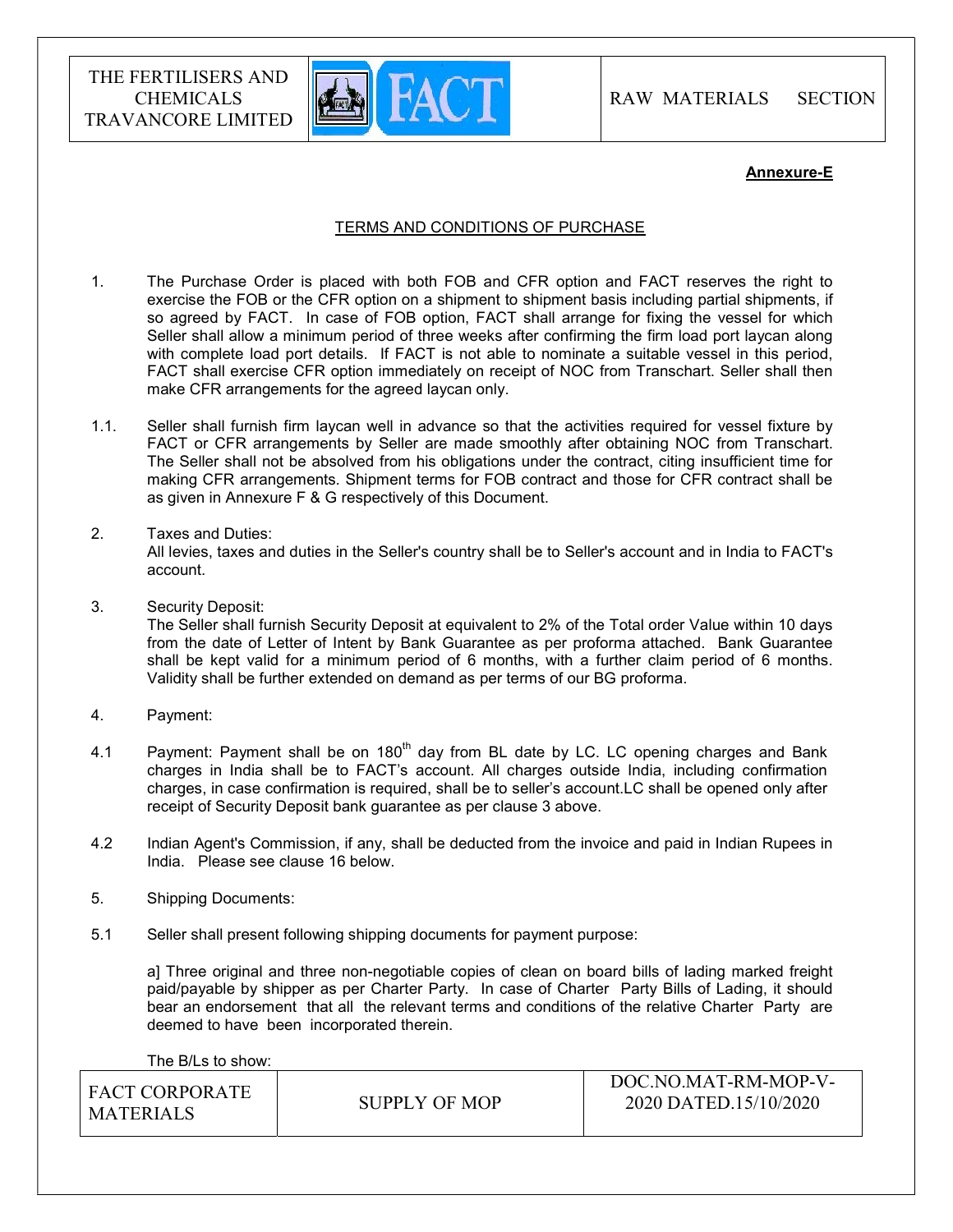

1] Import License - Free import as per Chapter 2 Para 2.1 of Foreign Trade Policy 2015 – 20.

2] Purchase Order Number

3] L/C reference, if payment is by L/C.

b] Three signed commercial invoices and three copies of the same based on the Bill of Lading quantity and surveyor's certificate of analysis. The invoice shall show the following:

1] B/L No. and date

2] Import License - Free import as per Chapter 2 Para 2.1 of Foreign Trade Policy 2015 – 20.

3] Purchase Order No.

- c] Certificate of origin issued by the concerned Chamber of Commerce.
- d] Certificate of weight issued by Independent Surveyor.
- e] Certificate of quality/analysis issued by independent surveyor meeting all parameters as per Annexure A.
- f] A certificate from the Seller stating that fax has been sent to FACT's underwriters for insurance purposes.
- g] A certificate from the seller to the effect that the goods supplied is in accordance with the relative purchase order.
- h) Stowage plan.
- 5.2 In case the successful bidder is proposing to make the sale on high sea sale basis, the sale shall comply to the latest Government of India guidelines and seller shall provide all the necessary documents.
- 5.3 All documents required for payment of GST on freight shall be provided, by seller.
- 5.4 All charges towards obtaining the above documents shall be to the account of Seller.
- 5.5 Routing of shipping documents shall be as follows:

 Copies of Shipping documents (B/L, Invoice etc...) shall be sent by email to smkrishna@factltd.com or faxed within 2 days of loading/sailing of the vessel to:

- 1] FACT MARKETING DIVISION, UDYOGAMANDAL, COCHIN 683 501 [Fax: 91-484-2546934/ 2546831], and [Materials]-RM [Fax: 91-484-2545172],
- 2] GENERAL MANAGER (M) F, FACT LTD, EEC BUILDING, MARKETING DIVISION, UDYOGAMANDAL, COCHIN - 683 501
- 3] DEPUTY GENERAL MANAGER [FINANCE] BILLS (RM), HEAD OFFICE, FACT LTD., UDYOGAMANDAL, COCHIN, KERALA STATE, INDIA – 683 501
- 4] DEPUTY GENERAL MANAGER (MATERIALS)-RM, FACT LTD, PD ADMIN BUILDING, FACT LTD., UDYOGAMANDAL, COCHIN – 683 501

6. Liquidated damages: The agreed shipment dates shall be firm and shall be treated as the essence of the contract. Any delay in effecting the shipment shall render the Seller liable for liquidated damages at the rate of 1/2% of the value of the shipment for every week or part thereof delay subject to a maximum of 2%

| I FACT CORPORATE | SUPPLY OF MOP | DOC.NO.MAT-RM-MOP-V-<br>2020 DATED.15/10/2020 |  |  |
|------------------|---------------|-----------------------------------------------|--|--|
| <b>MATERIALS</b> |               |                                               |  |  |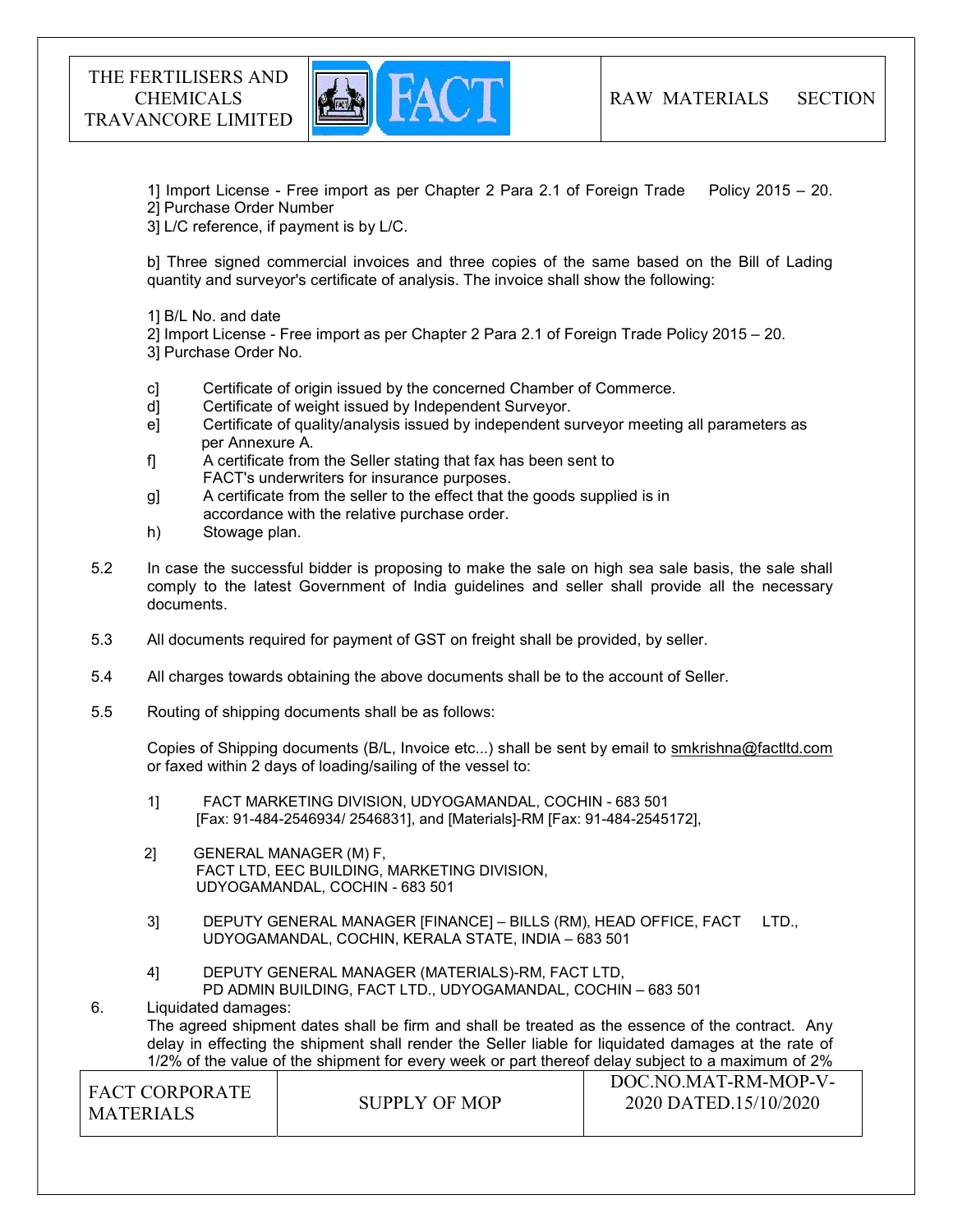

of the value of the shipment. This value shall be either FOB or CFR as per the option exercised by FACT.

- 7. Force Majeure:
- 7.1 If at any time during the existence of this contract if either Seller or FACT is unable to perform in whole or in part any obligation under this contract because of war, hostility, civil commotions, sabotage, quarantine restrictions, Acts of God and Acts of Govt. [including but not restricted to prohibition of exports or imports], fires, floods, explosions, epidemics, strikes, embargoes, then the date of execution of contract shall be rescheduled after considering FACT's production requirements, ullage, market conditions, prices, etc.
- 7.2 Any waiver/extension of time in respect of the delivery of any installment or part of the goods occasioned due to reasons in (i) above, shall not be deemed to be waiver/extension of time in respect of the remaining deliveries.
- 7.3 If operation of such circumstances exceeds three months, each party shall have the right to refuse further performance of the contract in which case neither Seller nor FACT shall have the right to claim damages.
- 7.4 The Seller and/or FACT who is unable to fulfill their obligations under the contract shall within 15 days of occurrence of any of the causes mentioned in this clause inform the other party, of the existence and termination of the circumstances preventing the performance of the Contract. Certificate issued by local Chamber of Commerce in the country of the Seller or FACT shall be sufficient proof of the existence of the above circumstances and their duration.
- 7.5 Non-availability of material shall not be an excuse to the Seller for not performing their obligations under the contract.
- 8. Default:

In the event of any default by the Seller in executing the Purchase Order in accordance with the specifications and/or terms and conditions of the Purchase Order, FACT may terminate the Purchase Order without prejudice to any other right, remedy or option FACT may have. In the event of such termination, FACT shall have the right to procure the goods from other sources at the risk and cost of the Seller.

- 9. Determination of quality and quantity:
- 9.1 The supplier shall ensure that the goods shipped conform to the agreed quality and specifications and shall not ship goods which do not conform to the agreed quality and specification.
- 9.2 FACT reserves the right, at its option and cost, to have material inspected before shipment in regard to quality and specifications. The supplier / shipper shall tender the material for inspection to the agency to be nominated by FACT and shipment shall be effected only after the material is inspected. The supplier / shipper will provide free of cost facilities to the inspection agency at the load port for taking samples.
- 9.3 Irrespective of whether FACT appoints inspection agency or not, it will be obligatory on the part of the supplier to obtain Certificate of Inspection from Internationally reputed Inspection Agency to

| LEACT CORPORATE<br><b>MATERIALS</b> | SUPPLY OF MOP | DOC.NO.MAT-RM-MOP-V-<br>2020 DATED.15/10/2020 |
|-------------------------------------|---------------|-----------------------------------------------|
|                                     |               |                                               |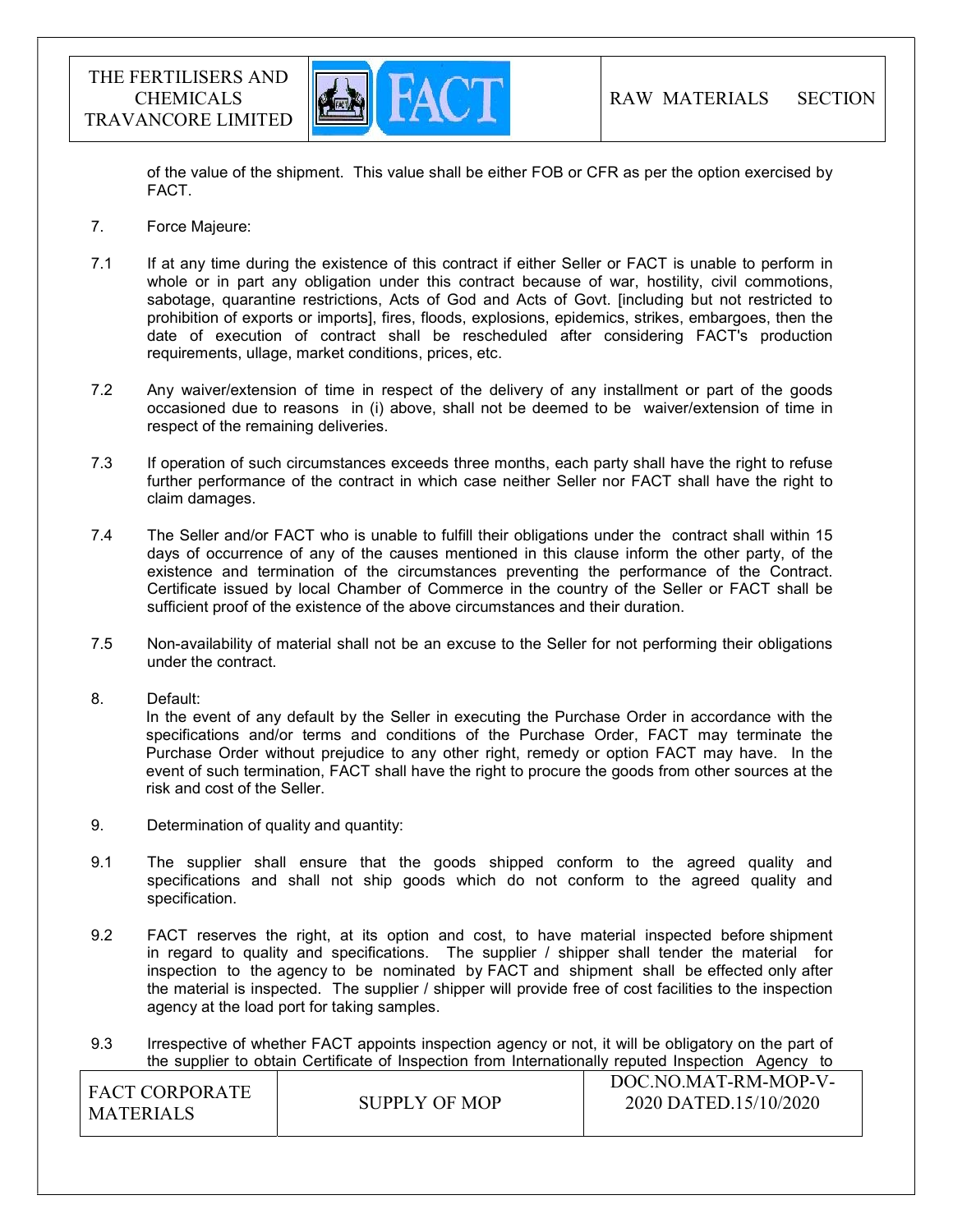

the effect that material is in accordance with the specifications laid down in the contract. This shall accompany the shipping documents. The inspection fee shall be borne by supplier.

- 9.4 For the purpose of determining quality, the Inspection Agency may at their discretion draw samples of the material at the producing factory as specified in the contract but shall draw samples in all cases in the customary manner during the loading of the vessel with a view to ensure that the material conforms to the contractual specifications. Analysis report should specify the nutrients and other requirements of the contractual specifications. The report shall specify the methods of analysis used, type of sieve used for determination of particle size and also the contract number, the quantity loaded and name of the vessel. A clear inspection note will be released by the Inspection Agency only if they are satisfied that the cargo meets contractual specifications.
- 9.5 Sample shall be drawn by Central Fertilizer Quality Control Laboratory in India or any other lab nominated by Govt. of India /respective state for the purpose. The quality so determined based on analysis done by Central Fertilizer Quality Control Laboratory any other lab nominated by Govt. of India /respective state at discharge port shall be final and binding on supplier.
- 9.6 In case the cargo is not meeting the FCO specifications, the cargo will be rejected. The supplier shall refund cost of material and all the consequential handling and the distribution cost thereof immediately on FACT's first demand failing which penalty  $@18\%$  p.a. shall be payable up to the date of actual remittance by the supplier.
- 10. Weighment:

 Weighment shall be as determined by draft survey conducted through an independent internationally reputed surveyor/inspection agency appointed by FACT at the port of discharge. The payment shall be based on B/L quantity or drafts survey whichever is less. Quantity declared as damaged cargo shall also be treated as quantity delivered short and shall be treated accordingly. In such cases, supplier shall refund cost of damaged cargo or quantity received short from the B/L quantity based on draft survey at the port of discharge immediately on FACT's first demand failing which penalty @ 18% p.a. shall be payable up to the date of actual remittance by the supplier.

11. Title and Risk:

Title to the goods and risk shall pass from Seller to FACT as per INCOTERMS 2000, as amended from time to time.

- 12. Amendment of the Purchase Order: Any amendment or modification to this Purchase Order shall be made in writing with the concurrence of the Seller, where required.
- 13. Law: The governing law for this Purchase Order shall be Indian law. The proper language of the Purchase Order shall be English. The Seller agrees to submit himself to the Jurisdiction of Indian Courts of Law.
- 14. Seller warrants that the goods are free and clear of liens and encumbrances and that he has good and marketable title to the same.

| <b>FACT CORPORATE</b><br><b>MATERIALS</b> | SUPPLY OF MOP | DOC.NO.MAT-RM-MOP-V-<br>2020 DATED.15/10/2020 |
|-------------------------------------------|---------------|-----------------------------------------------|
|-------------------------------------------|---------------|-----------------------------------------------|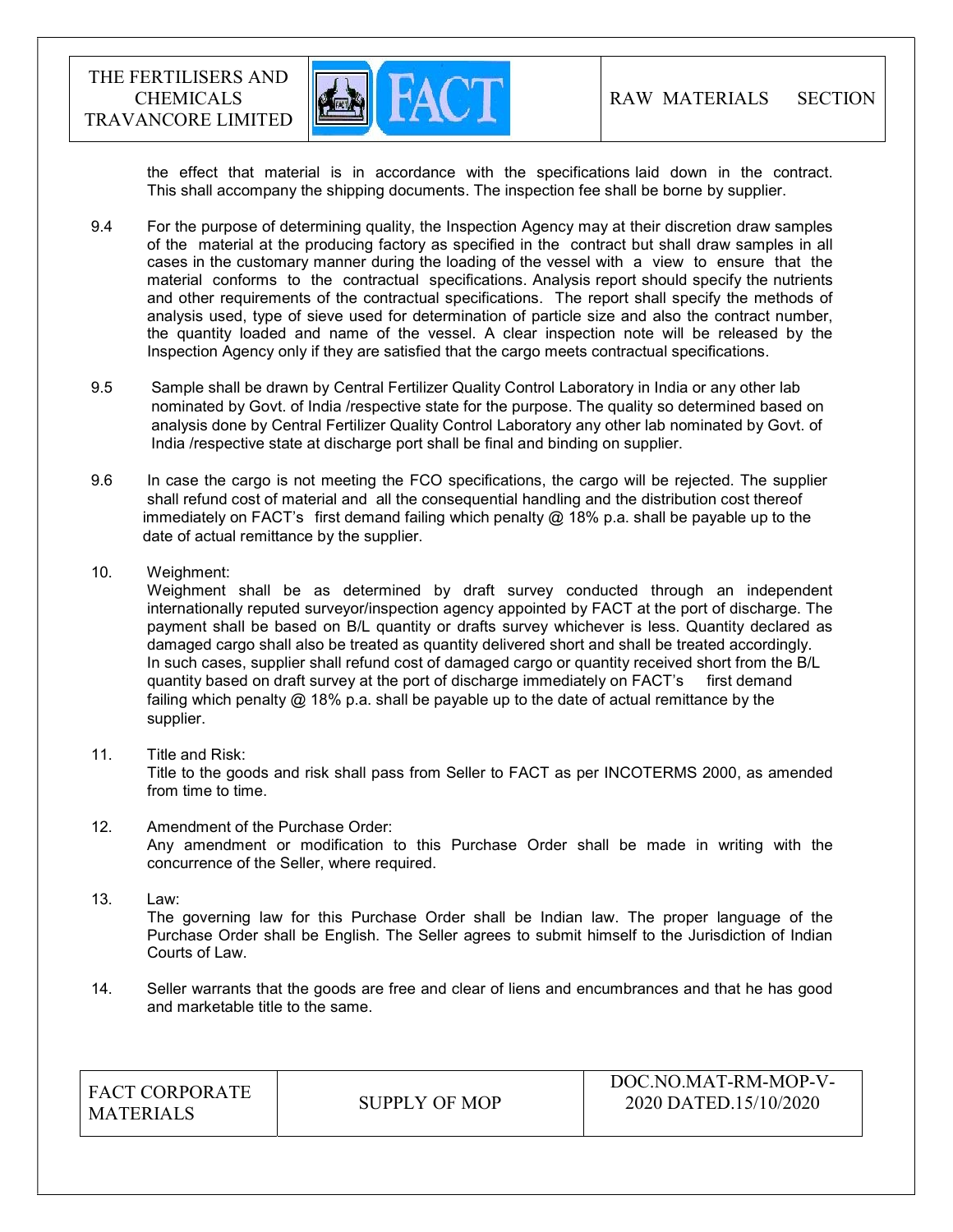

15. Arbitration:

If any dispute (s) arises out of or in connection with this contract, or in respect of any defined legal relationship associated therewith or derived therefrom, the parties agree to submit the disputes to arbitration under the ICADR (International Centre for Alternative Dispute Resolution) Arbitration Rules 1996. The authority to appoint the arbitrator shall be the International Centre for Alternative Dispute Resolution. The number of Arbitrator shall be one and the language of the arbitration proceedings shall be English. The place of arbitration proceedings shall be Ernakulam in Kerala.

- 16. Seller's Indian Agent: The Seller shall disclose the name and address of his Indian agent/representative along with following information.
- 16.1 Indian Agent's registration Nos. and their permanent income tax account number.
- 16.2 Amount and nature of commission/remuneration.
- 16.3 A copy of terms and conditions of the appointment of the Indian agent including the commission being paid to them shall be furnished along with the bid. In case the Seller has no agent in India, the Seller shall certify that they have no agents in India and that no remuneration is to be paid to any Indian Party. If the seller does not indicate the name of his agent or representative in India, and the amount of commission payable to him in the offer, it will be assumed that no agents' commission is involved.
- 16.4 FACT shall deduct the Indian agent's commission, if applicable from the value of the Seller's invoice and pay to the Indian Agent in equivalent Indian rupees (rate of exchange being the rate at which payment was made to Seller) by cheque, as per the agreed payment terms. In case the Indian Agents are foreign controlled company as defined under section 28 of the Foreign Exchange Regulation Act, 1973 or any other act as in force, certificate/permission from Reserve Bank of India/Government of India as the case may be that they are entitled to do the agency business and receive commission from buyers should be enclosed along with the bid.
- 16.5 The information required above shall include those agents situated in India who have some other kind of commercial relationships and may not fall within the usual definition of agent. In cases where there is no agent but the Seller has any Indian Branch or subsidiary or a financially interlinked concern, the same shall be intimated to us. This will also include such Indian agents who are paid general retainer fee and may not have any reference to this purchase order.
- 16.6 Should we suffer any loss or penalty because of the failure of the Seller to disclose the details mentioned above about their agents, FACT shall hold the Seller responsible for such loss or penalty and shall be entitled to claim from them damages for breach of the above provisions of the contract and also to resort to such other action which FACT may consider appropriate.
- 17. This Purchase Order is placed by FACT, The Fertilisers and Chemicals Travancore Limited. It is expressly made clear that the Government of India is not a party to this Purchase Order and has no liabilities, obligations or rights on this order.

| <b>FACT CORPORATE</b><br>SUPPLY OF MOP<br><b>MATERIALS</b> | DOC.NO.MAT-RM-MOP-V-<br>2020 DATED.15/10/2020 |
|------------------------------------------------------------|-----------------------------------------------|
|------------------------------------------------------------|-----------------------------------------------|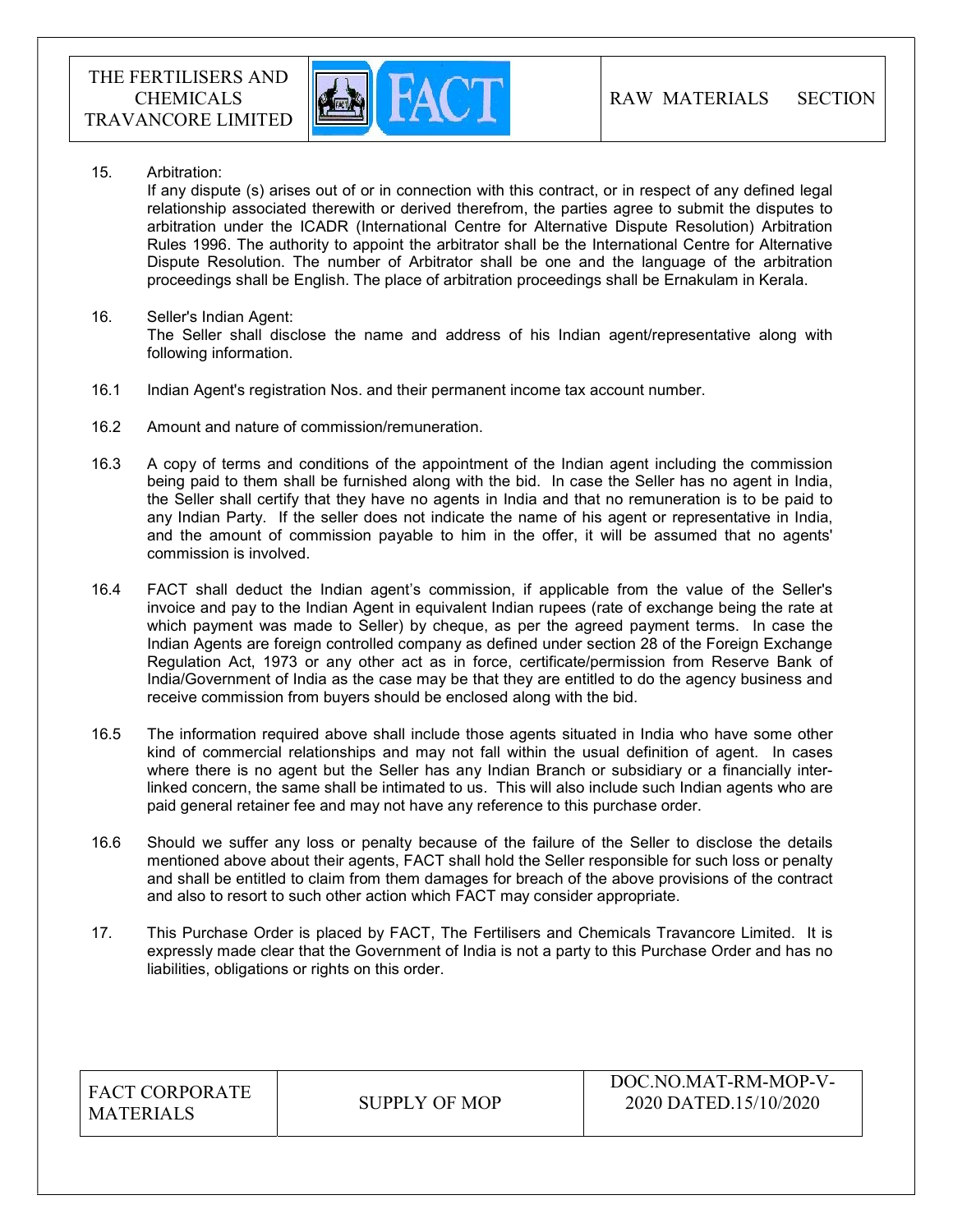

#### Annexure-F

#### SHIPMENT TERMS FOR FOB CONTRACT

- 1 FACT undertakes to provide transportation for carriage of the cargo in bulk.
- 2 FOB terms between Seller and their supplier if any shall not apply for contract arising out of this enquiry. It shall be as per FACT's terms only (with agreed variations). Seller shall forward the full loadport details, as well as firm loadport laycan with a spread of not less than 5 days, in conformity with the Purchase Order schedules or as required by FACT for each shipment, in case schedule is not finalised prior to issue of Purchase Order.
- 3 FACT will chart a suitable vessel and seller shall forward their acceptance of such nominated vessel within 24 hrs from the nomination. FACT reserves the right to substitute named vessel after giving prior intimation to the Seller.
- 4 The vessel shall report to the Seller or Seller's agents at the load port and present herself for loading the cargo as per loadport terms and conditions as incorporated in the Charter Party.
- 5 Insurance: FACT shall arrange to insure the cargo. On completion of loading, sailing details such as quantity, B/L No. and date, load port, ETA Tuticorin shall be sent by email to nikhilkumar@factltd.com / kennedy@factltd.com or faxed to Deputy General Manager[Materials]-RM [Fax:91-484-2545172], Assistant General Manager [Finance & Accounts] [Fax: 91- 484 - 2545039] and our under writers, details to be intimated later.
- 6 All claims at the loadport like demurrage, despatch, dead freight, etc, shall be settled directly between the Seller and the vessel owner. Suitable provision shall be made to this effect in the Charter Party. FACT shall render assistance, if required, to the Seller/Owner in settling such claims.
- 7 Seller shall be liable for any demurrage incurred at the load port on account of any delay in loading outside the permissible laytime. Any delay due to the vessel's condition or breakdown or inability of the vessel's facility to load cargo within the time allowed, shall not count as used laytime. If cargo is not available after ship has arrived in the port of loading according to schedule, the tenderer shall be responsible for the costs and demurrage of the vessel, and dead freight, if any due to incomplete loading because of the un-readiness of either part or whole of the goods when the vessel has been in port at due time, and the notice of readiness has been served and accepted.
- 8. Port charges, quay dues and similar dues on ship to owner's account. Supplier to pay all dues, taxes and duties on the cargo in the country of origin.
- 9. The cargo shall be loaded by supplier / shipper free of expenses and risk to the vessel but under the supervision of Master
- 10. All other terms and conditions not indicated in these shipment terms shall be as per the Terms and Conditions of the Order and the relevant Charter Party.

| <b>FACT CORPORATE</b><br>MATERIALS | SUPPLY OF MOP | DOC.NO.MAT-RM-MOP-V-<br>2020 DATED.15/10/2020 |
|------------------------------------|---------------|-----------------------------------------------|
|                                    |               |                                               |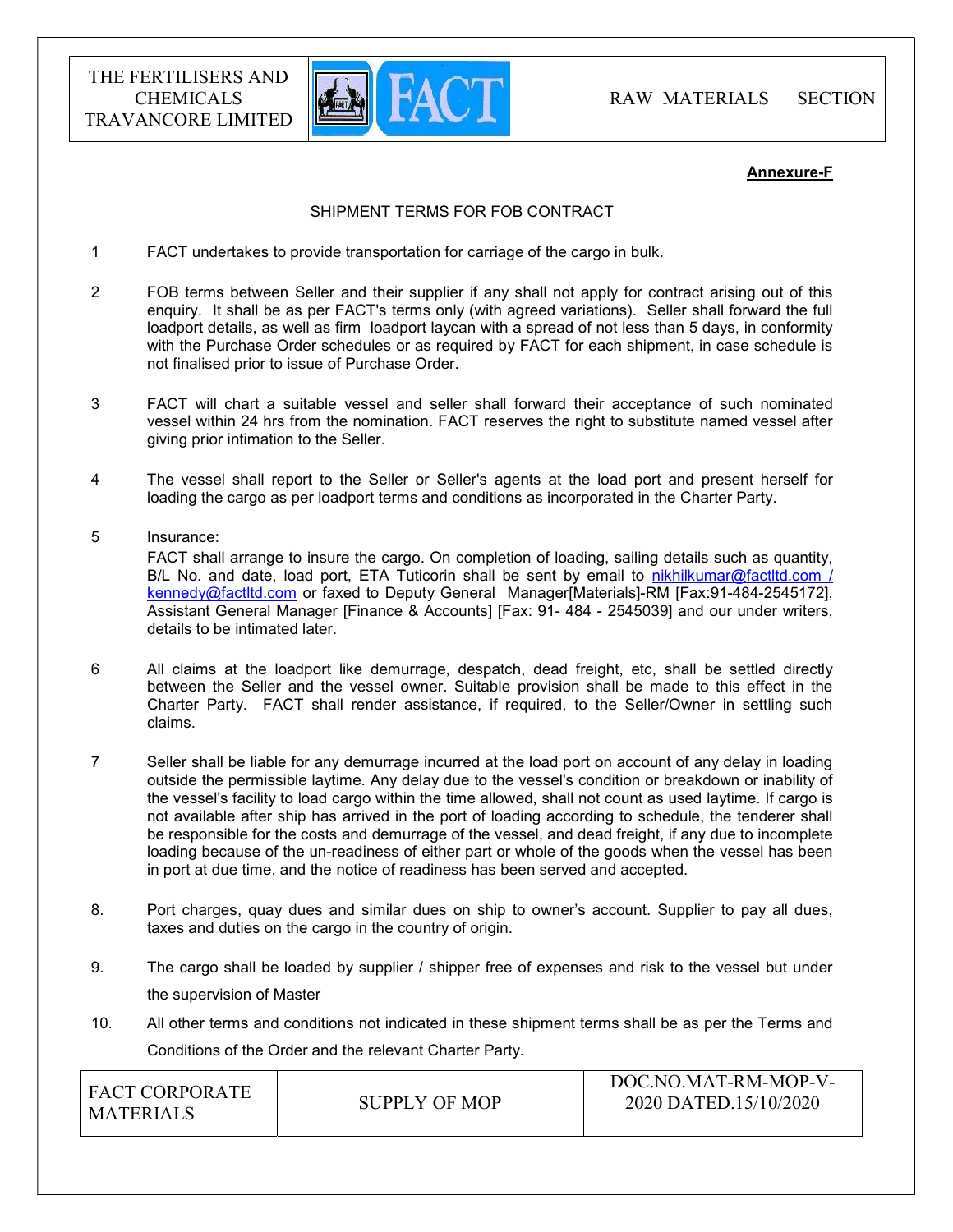

#### Annexure-G

#### SHIPMENT TERMS FOR CFR CONTRACT

- 1 FACT can declare CFR option only after getting NOC from Transchart, Ministry of Surface Transport, New Delhi. Seller shall provide at his own expense proper transportation for carriage of the cargo in transit subject to Government of India policy directives in this regard. Indian flag vessels to be accorded first right to refusal. Seller shall forward C/P on finalisation of vessel. Freight shall be pre-paid.
- 2. Vessel nominated shall conform to ISM code/Grain code for safe operations and pollution prevention and other statutory requirements of Indian/International Maritime Authorities, applicable for carriage of Fertiliser as relevant. The necessary clearance from port authorities on account of Age/Class/Flag to be obtained by suppliers/vessel owners. Non-compliance or lack of necessary supporting documents to show compliance with the above and consequent damages, if any, shall be to Seller's account.

 As per Shipping Development Circular issued by DG Shipping, cargo vessels visiting an Indian Port on the West Coast or plying in the Indian territorial waters in the Arabian Sea or the Indian EEZ during the period of foul weather (being 1st June to 31st August), shall be less than 25 years of age. In case the ship chartered by the supplier is 20 years or more of age, the shipping agents of the suppliers shall obtain necessary clearance from the authorities and the time taken to obtain such clearance shall be to ship owners' / suppliers' account and the same shall be excluded while calculating the lay time.

3 Discharge rate :

 Tuticorin: 5000 MT PWWD SHEX EIU. In SHEXEIU, "H" standing for "Holiday" shall mean the holidays declared by the Tuticorin Port Trust. Visakhapatnam: 7000 MT PWWD SHEX EIU. In SHEXEIU, "H" standing for "Holiday" shall mean the holidays declared by the Visakhapatnam Port Trust

- 4 Demurrage Rate and Despatch Rate: Shall be indicated by Seller while nominating the vessel. [Despatch rate shall not be less than half of the demurrage rate]
- 5 Discharge Port : 1/2 SB Tuticorin/Visakhapatnam. Cost of shifting between berths including bunker fuel used shall not be borne by FACT and time used in shifting shall not be counted as laytime or time on demurrage. Deviation will be suitably loaded for evaluation.
- 6 Arrival draft at Tuticorin: Maximum 11.5 Meter with tide and 11 Meter without tide. Arrival draft at Visakhapatnam: Not to exceed 10.06 Meter.

 In case arrival draft exceeds permissible draft, lightening to be arranged by Seller at their own risk and cost including time lost. It shall be Seller's responsibility to ensure that the vessel arrives with the permissible/available draft at Tuticorin/ Visakhapatnam whichever is less.

(a) The vessel shall give free use of all available gear for discharging as also lights for night work on board. Seller shall allow free use of gear, winches and derricks. If all gear's are not available, discharge rate to be reduced proportionately.

| FACT CORPORATE<br><b>MATERIALS</b> | SUPPLY OF MOP | DOC.NO.MAT-RM-MOP-V-<br>2020 DATED.15/10/2020 |
|------------------------------------|---------------|-----------------------------------------------|
|                                    |               |                                               |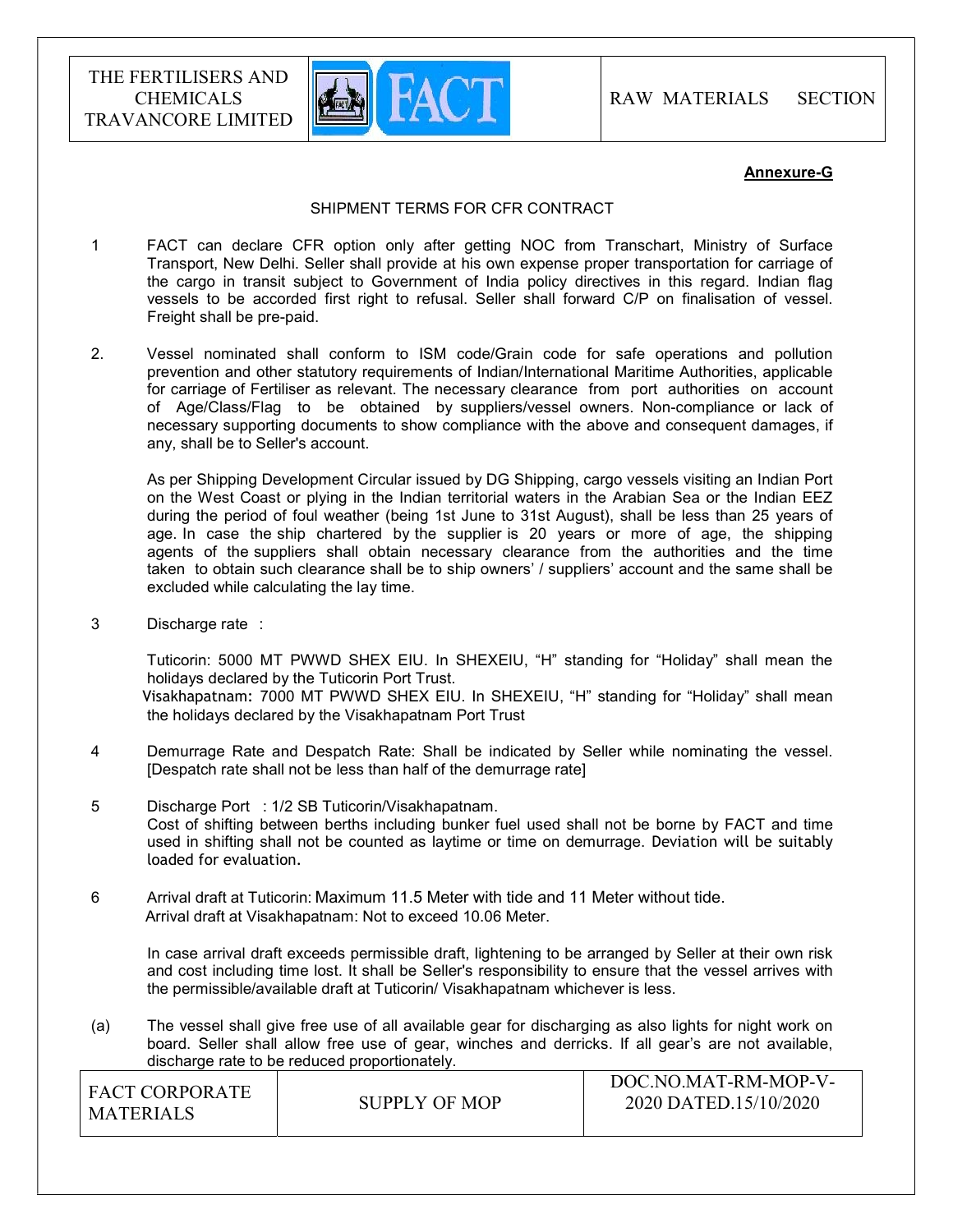

- (b) Cost of opening and closing of hatches shall be to ship owners / supplier's account and time used not to count as lay time.
- (c) Overtime to the account of party ordering the same. Officers" / Crews" overtime to be always for supplier's / ship owner's account.
- (d) Time consumed by the vessel in moving from the discharge port / anchorage to anchorage / discharging berth will not count as lay time.
- (e) All expenses and costs arising from the failure of the machines/equipments of the vessel, or if the vessel is pulled out from the berth on account of safety reasons by the port to be on the account of sellers.
- 7 The following vessel details shall be furnished by Seller while nominating vessel, by email to smkrishna@factltd.com or Fax [91-484-2546934 / 2546831] addressed to General Manager [M] F.
	- i] Flag
	- ii] Classification
	- iii] Year of built
	- iv] GRT/NRT, LOA & Draft
	- v] Registered owners
	- vi] Operators
	- vii] Charterers
	- viii] P&I club
	- ix] Hull U/W & terms of cover
	- x] Particulars of performance of vessel's last 2 voyages.
	- xi] Agents at load port and discharge port.
	- xii] Demurrage and despatch rates.
- 8 Expected loading days and arrival date at Tuticorin shall be intimated to FACT for each shipment while nominating the vessel in conformity with the Purchase Order.
- 9 Insurance:

 The vessel chartered by Seller shall not be more than 15 [Fifteen] years in age and shall be of the highest Lloyd's or equivalent classification, failing which Seller shall be liable for any additional insurance premium paid or payable by us. Any extra insurance and customs duty thereon due to age/class/flag/GIC non-approval of vessel shall be to Seller's account. Same shall be deducted from the Seller's bills. War risk premium for vessel and crew bonus, if any payable to vessel owners as per C/P for calling at nominated load port is to be borne by Seller.

- 10 On completion of loading, sailing details such as quantity, B/L No. and date, loadport, ETA Tuticorin and value shall be sent by email to smkrishna@factltd.com or faxed to General Manager [M]F[Fax: 91-484-2546934/ 2546831], Deputy General Manager Finance[Bills] [Fax: 91- 484 - 2545039] and FACT's under writers, details will be intimated later.
- 11 Seller shall obtain, from the carrier at his own expense on board shipped, Ocean Bill of Lading, clean and transferable in the name of FACT, dealing only with the cargo as per the Purchase Order

| I FACT CORPORATE<br>MATERIALS | <b>SUPPLY OF MOP</b> | DOC.NO.MAT-RM-MOP-V-<br>2020 DATED.15/10/2020 |
|-------------------------------|----------------------|-----------------------------------------------|
|                               |                      |                                               |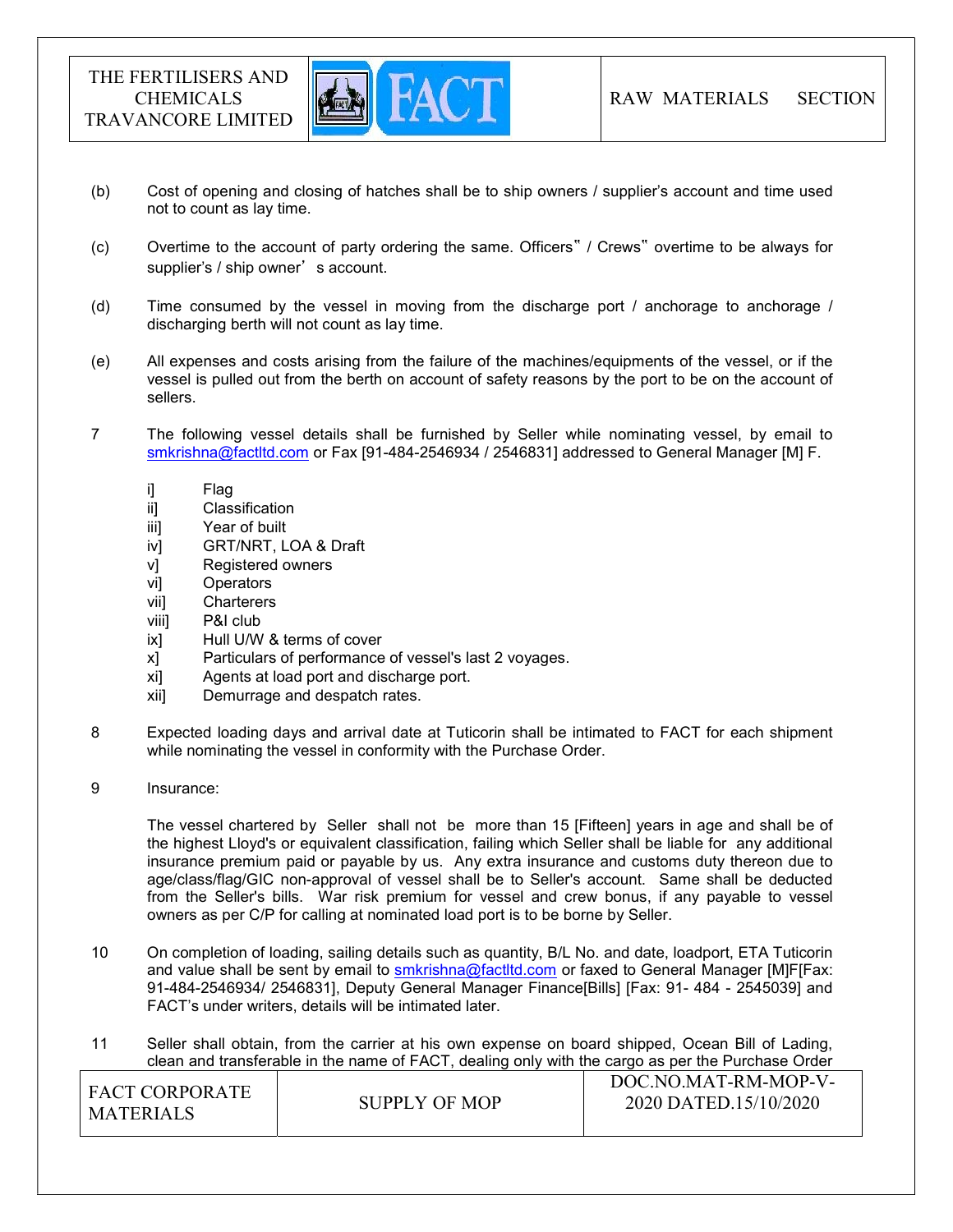

to Tuticorin, India and courier the copies of the Shipping documents.

- 12 The sailing progress of vessel shall be reported to General Manager [M] F by email to smkrishna@factltd.com or by fax [91-484-2546934/ 2546831] at least 72 hours before arrival, stating the anticipated hour of arrival. Similar notice shall be given at least 48 hours, 36 hours and 24 hours in advance of the ETA of vessel and thereafter any change every 1 hour.
- 13 Lay time: Based on discharge rate of 5000 MT PWWD SHEX EIU. In SHEXEIU, "H" standing for "Holiday" shall mean the holidays declared by the Tuticorin Port Trust. Based on discharge rate of 7000 MT PWWD SHEX EIU. In SHEXEIU, "H" standing for "Holiday" shall mean the holidays declared by the Visakhapatnam Port Trust.

 N.O.R. time: NOR shall be tendered during official working hours only, i.e. between 09:30 hrs to 17:00 hrs from Monday to Friday and 09:30 hrs to 12:00 hrs on Saturday.

 Laytime shall commence only 24 hours after the receipt and acceptance of Notice of Readiness [N.O.R.] as above and shall end on completion of discharge.

 Time shall not be counted between 12.00 noon on Saturday and 8.00 a.m. on Monday and not between 5.00 p.m. (Noon if Saturday) on the last working day preceding a local and legal holiday and 8.00 a.m. on the first working day thereafter even if used, unless the vessel is already on demurrage. Receivers have the right to work during excepted period such time used not to count as lay time.

 If the port authorities prohibit discharging during night time, time so lost shall not count as used laytime.

- 14 Berthing delay on account of any reason over which FACT has no control including but not limited to tide not being available or other such natural causes, vessel missing the last pilot of the day, etc., shall not be included in laytime.
- 15 Any delay in commencing discharge on account of delay in obtaining the free pratique customs clearance, immigration, etc., by the vessel's agents and any port charges on this account shall not be to FACT's account.
- 16 If the vessel is unable to complete unloading within the allowable laytime, due to any cause attributable to FACT, FACT shall pay to Seller demurrage at the rate agreed to or as per C/P whichever is lower. Despatch rate shall not be less than half of the demurrage rate. Demurrage/despatch shall be settled within 30 days of mutual acceptance of laytime statement.
- 17 If, however, demurrage is incurred at the port of discharge by any reason over which FACT have no control including but not limited to fire, explosion, storm or by strike, lockout stoppage or restraint of labour by breakdown of machinery or equipment in or about the plant/unloading facilities of FACT or any other force majeure circumstances, no demurrage shall be payable.
- 18 FACT shall not be liable for any demurrage in the event of the vessel coming prior to or after the laydays stipulated by FACT. In case of early arrival, vessel shall be deemed to have given NOR at 9:30 hrs on the first working day of the lay days given by FACT.

| I FACT CORPORATE<br>' MATERIALS | SUPPLY OF MOP | DOC.NO.MAT-RM-MOP-V-<br>2020 DATED.15/10/2020 |
|---------------------------------|---------------|-----------------------------------------------|
|                                 |               |                                               |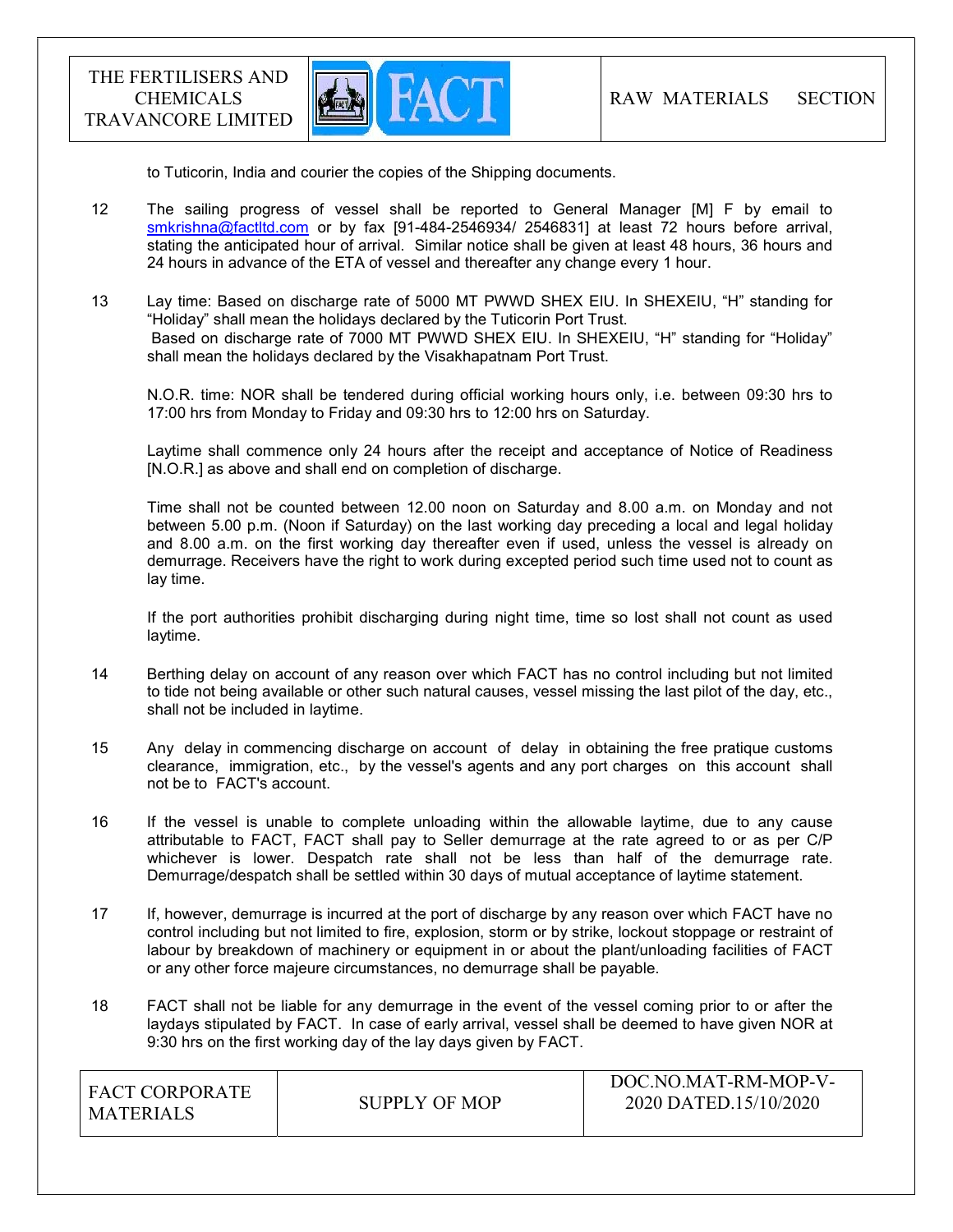

- 19 At discharge port, dues on vessel shall be for the Seller's account, but dues on cargo including import duties, taxes and customs duties shall be to FACT's account.
- 20 In case documents are not made available to FACT prior to arrival of vessel, delivery order shall be issued by Seller's/Vessel Owner's agents to FACT's representatives at Tuticorin against ordinary Letter of Indemnity issued by FACT. Freight to be pre-paid. Any delay, damages or costs in obtaining the delivery order for discharging the cargo from vessel owners/agents on account of nonsettlement of dues to owners/port by Seller/Seller's agents or for any reason not attributable to FACT shall be to Seller's account.
- 21 Consignee:

 GENERAL MANAGER (M) F, FACT LTD, EEC BUILDING, MARKETING DIVISION, UDYOGAMANDAL, COCHIN - 683 501

Notify party:

 FACT MARKETING DIVISION, UDYOGAMANDAL, COCHIN - 683 501

-----

- 22 Vessel/crew shall comply with all rules and regulations of Tuticorin/Visakhapatnam Port Trust.
- 23 All other terms and conditions shall be as per relevant charter party. The provisions stipulated in this Purchase Order shall however supercede those of the charter party wherever they are found to be at variance to each other.

FACT CORPORATE MATERIALS SUPPLY OF MOP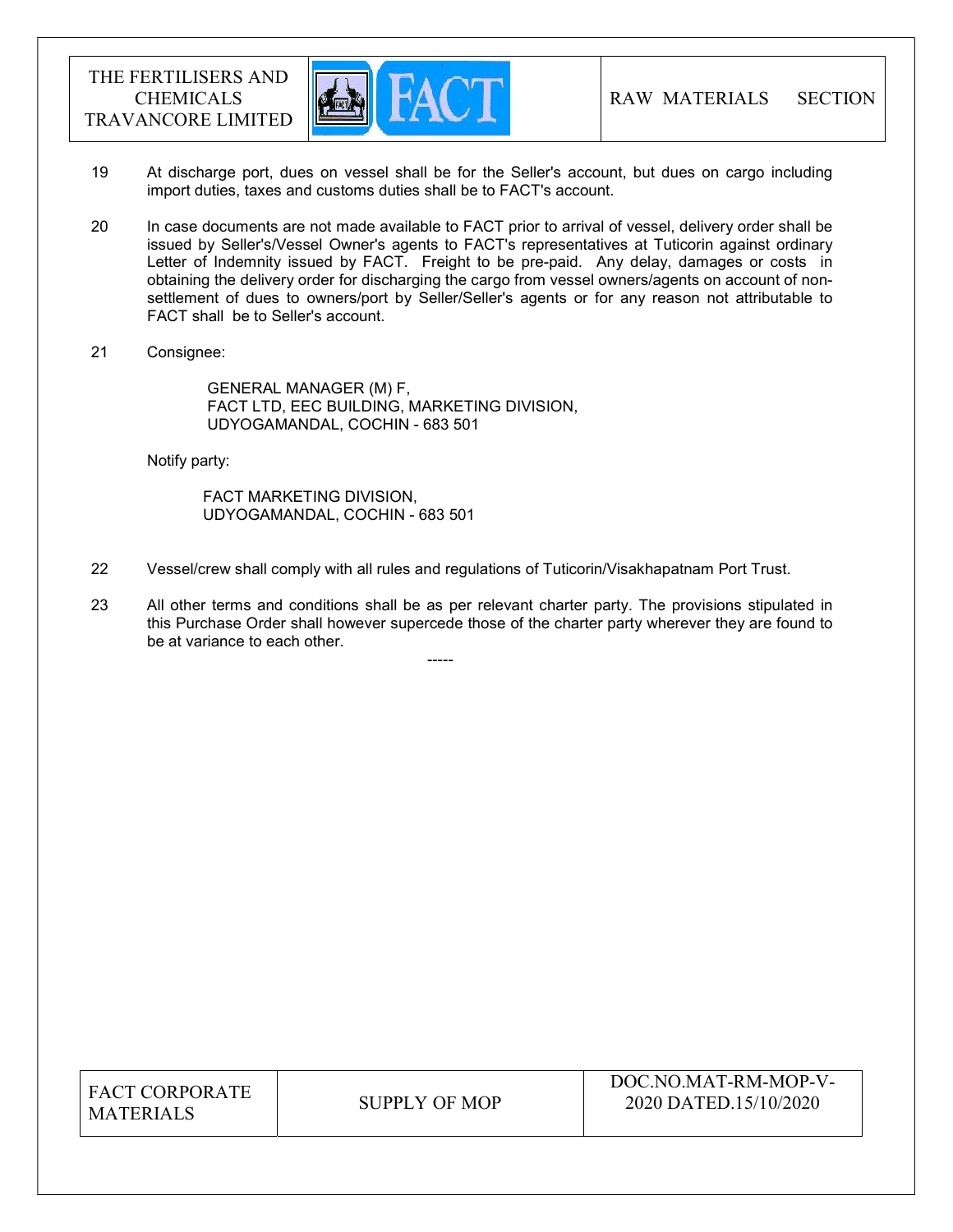

## Annexure - H

#### COMPLIANCE STATEMENT

Ref: Enquiry No. MAT-RM–MOP-V-2020 dated 15/10/2020

We have read and understood all the Enquiry Documents (Enquiry Notice and all Annexures) against your enquiry no. MAT-RM–MOP-V-2020 dated 15/10/2020 and hereby confirm our acceptance to the same except for the deviations listed below:

| <b>LIST OF DEVIATIONS</b> |             |                        |
|---------------------------|-------------|------------------------|
| Document/<br>Clause No.   | Description | Reasons for Deviations |
|                           |             |                        |
|                           |             |                        |
|                           |             |                        |
|                           |             |                        |
|                           |             |                        |
|                           |             |                        |
|                           |             |                        |
|                           |             |                        |
|                           |             |                        |

Name of Vendor:

Name & Designation of Authorized Signatory:

Seal & Signature:

Date:

| I FACT CORPORATE<br><b>MATERIALS</b> | SUPPLY OF MOP | DOC.NO.MAT-RM-MOP-V-<br>2020 DATED.15/10/2020 |
|--------------------------------------|---------------|-----------------------------------------------|
|                                      |               |                                               |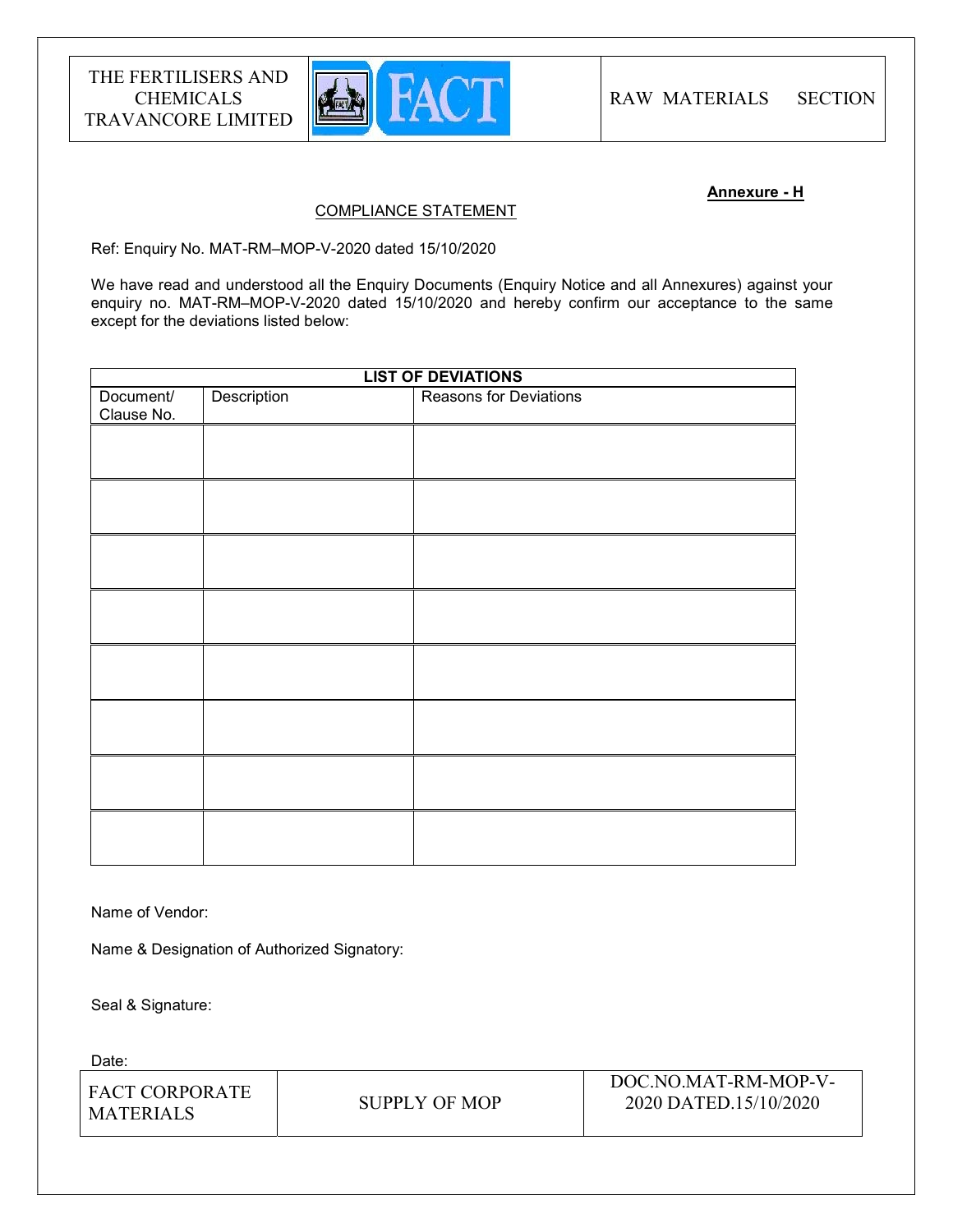

## Annexure- J

Enquiry No. MAT-RM–MOP-V-2020 dated 15/10/2020

# (UN-PRICED COPY OF PRICE BID)

| SI. No | Price elements                        | Whether Quoted or Not |
|--------|---------------------------------------|-----------------------|
| 1      | FOB 180 days Price*                   | Quoted / Not quoted   |
| 2      | CFR 180 days Price*                   | Quoted / Not quoted   |
| 3      | Franchise discount                    | Quoted / Not quoted   |
| 4      | <b>Other Discounts</b>                | Quoted / Not quoted   |
| 5      | Arrival at Tuticorin/Visakhapatnam**: | During                |
| 6      | Acceptance of Note:1                  | Accepted/Not Accepted |

Offer is valid till:

Name of Bidder:

Signature of Authorized Signatory

Date:<br>Place: Place: Seal: Seal: Seal: Seal: Seal: Seal: Seal: Seal: Seal: Seal: Seal: Seal: Seal: Seal: Seal: Seal: Seal: Seal: Seal: Seal: Seal: Seal: Seal: Seal: Seal: Seal: Seal: Seal: Seal: Seal: Seal: Seal: Seal: Seal: Seal: Seal:

Note:

\*1. For the purpose of quoting, the India price shall be the lowest one among the India price till 31.12.2020 and India price fixed for the period immediately after 31.12.2020. \*\*2. Port will be confirmed by FACT to successful bidder before confirming FOB/CFR option.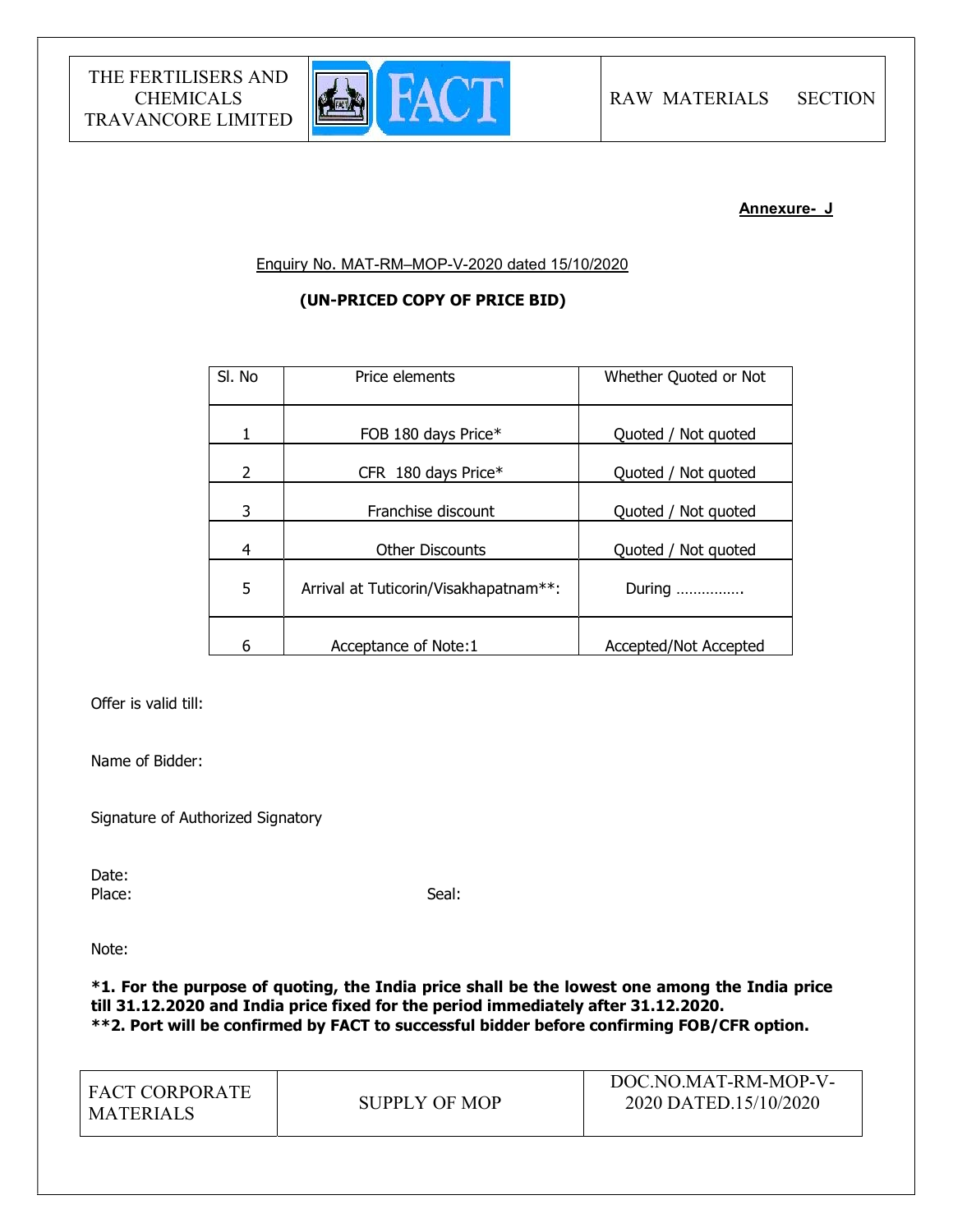

# Annexure - K

# Enquiry No. MAT-RM–MOP-V-2020 dated 15/10/2020

# Part B- Price Bid

| SI. No | Price elements                        | Quote                 |
|--------|---------------------------------------|-----------------------|
| 1      | FOB 180 days Price*                   | USD  Per MT           |
| 2      | CFR 180 days Price*                   | USD  Per MT           |
| 3      | Franchise discount                    | USD  Per MT           |
| 4      | <b>Other Discounts</b>                | USDPer MT             |
| 5      | Arrival at Tuticorin/Visakhapatnam**: | During                |
| 6      | Acceptance of Note:1                  | Accepted/Not Accepted |

Offer is valid till:

Name of Bidder:

Signature of Authorized Signatory

Date: Place: Seal: Seal: Seal: Seal: Seal: Seal: Seal: Seal: Seal: Seal: Seal: Seal: Seal: Seal: Seal: Seal: Seal: Seal: Seal: Seal: Seal: Seal: Seal: Seal: Seal: Seal: Seal: Seal: Seal: Seal: Seal: Seal: Seal: Seal: Seal: Seal:

Note:

\*1. For the purpose of quoting, the India price shall be the lowest one among the India price till 31.12.2020 and India price fixed for the period immediately after 31.12.2020. \*\*2. Port will be confirmed by FACT to successful bidder before confirming FOB/CFR option.

| <b>FACT CORPORATE</b><br><b>MATERIALS</b> | SUPPLY OF MOP | DOC.NO.MAT-RM-MOP-V-<br>2020 DATED.15/10/2020 |
|-------------------------------------------|---------------|-----------------------------------------------|
|-------------------------------------------|---------------|-----------------------------------------------|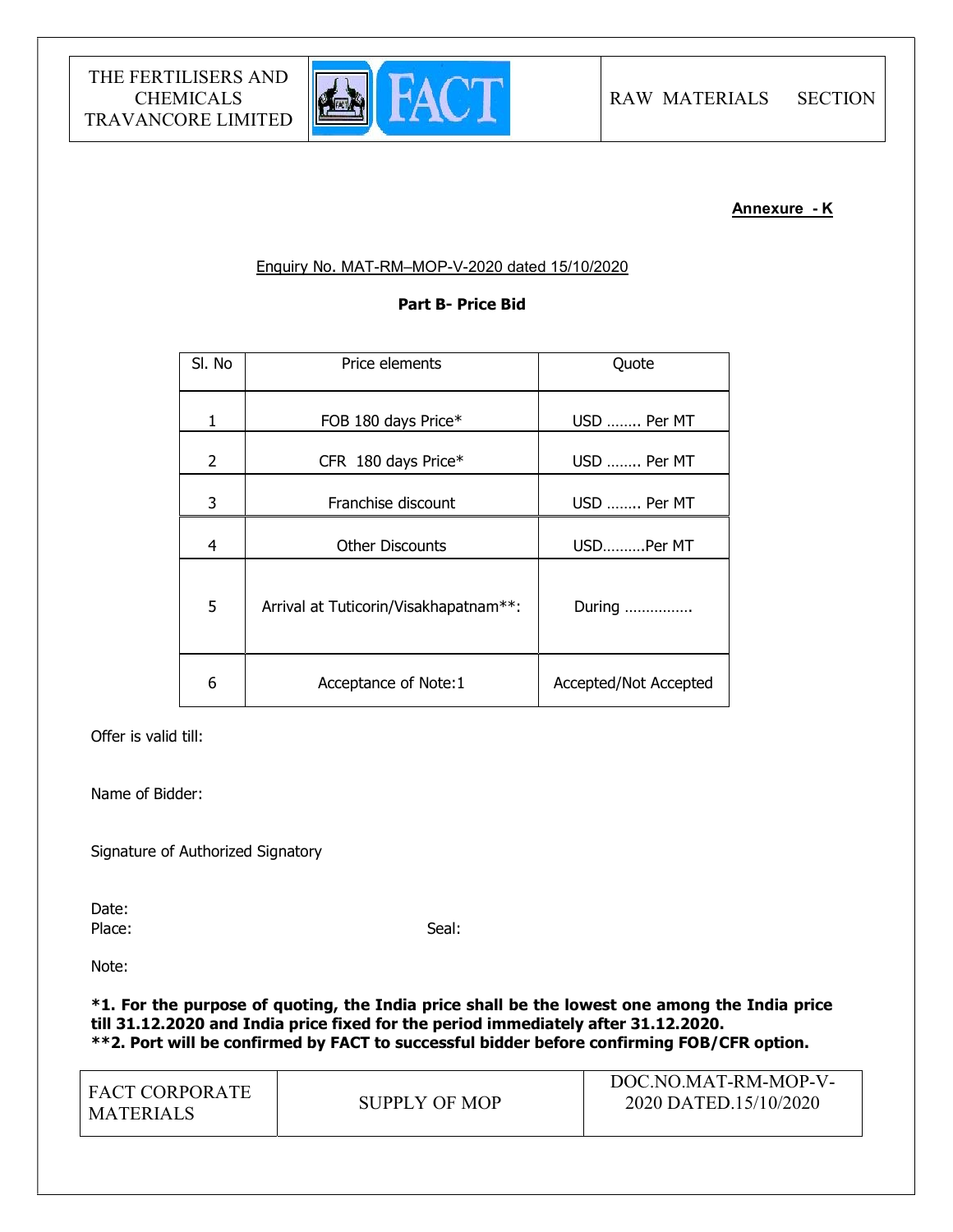

## Annexure - L

#### LIST OF FACT APPROVED BANKERS FOR BANK GUARANTEE:

Ref: Enquiry No. MAT-RM–MOP-V-2020 dated 15/10/2020

Please note that all bank guarantees against the above referred enquiry shall be issued and confirmed by the banks approved by FACT. The list of banks approved by FACT is attached.

## A) STATE BANK OF INDIA

1. State Bank of India,

## B) NATIONALISED BANKS:

- 1. Allahad Bank,
- 2. Andhra Bank,
- 3. Bank of Baroda,
- 4. Bank of India,
- 5. Bank of Maharashtra,
- 6. Canara Bank,
- 7. Central Bank of India,
- 8. Corporation Bank,
- 9. Dena Bank,
- 10. Indian Bank,
- 11. Indian Overseas Bank,
- 12. Oriental Bank of Commerce,
- 13. Punjab & Sind Bank,
- 14. Punjab National Bank,
- 15. Syndicate Bank,
- 16. UCO Bank,
- 17. Union Bank of India,
- 18. United Bank of India,
- 19. Vijaya Bank.

# C) OTHER BANKS:

- 1. Bank of Rajasthan Limited,
- 2. Catholic Syrian Bank Limited

FACT CORPORATE MATERIALS SUPPLY OF MOP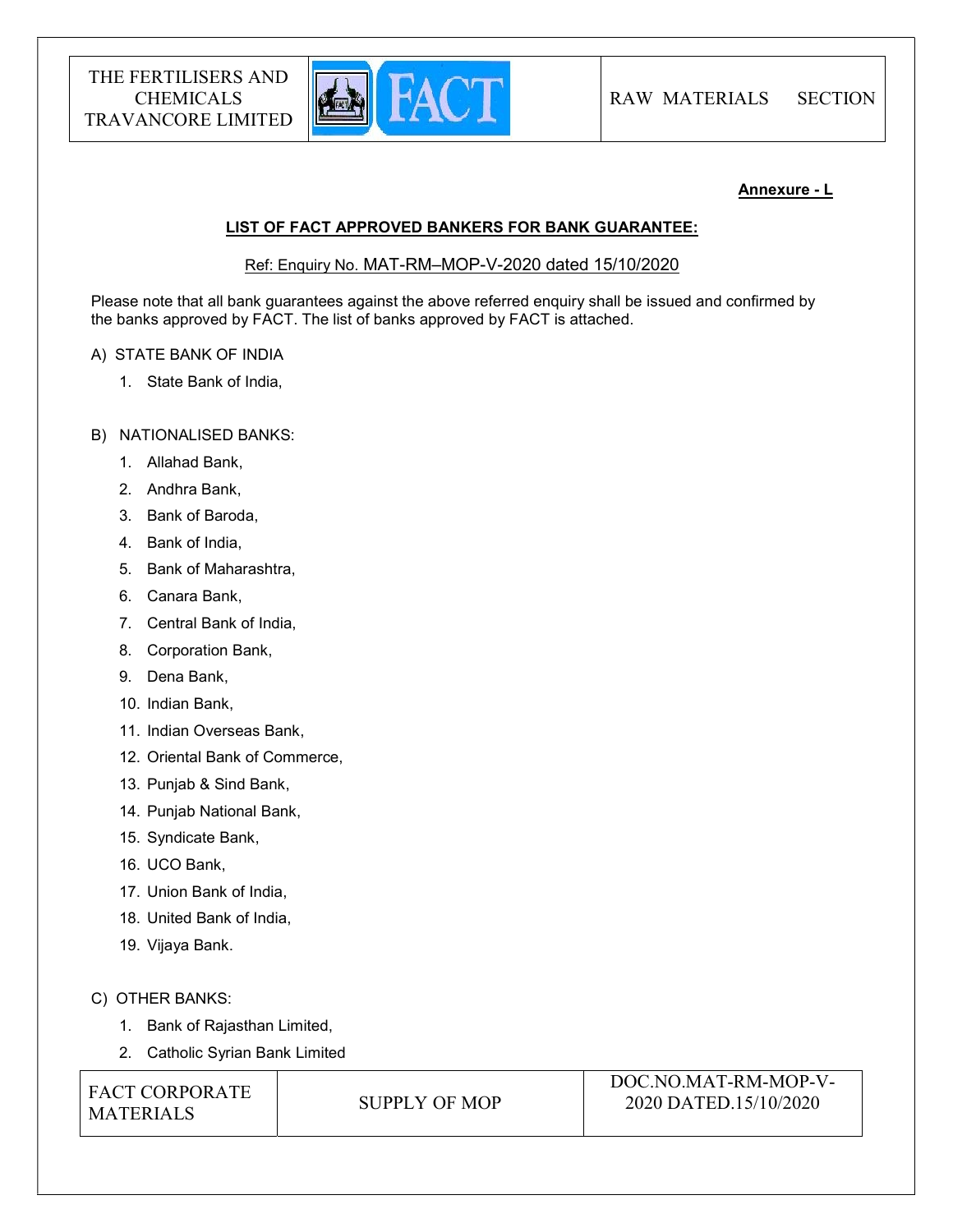

- 3. Kotak Mahindra bank Ltd.,
- 4. South Indian Bank Ltd.,
- 5. Tamilnad Merchantile Bank Ltd.,
- 6. The Federal Bank Ltd.,
- 7. The Jammu & Kashmir bank Limited,
- 8. The Karnatka Bank Limited,
- 9. SBER Bank

# D) FOREIGN BANKS:

- 1. ABN AMRO Bank N.V.,
- 2. American Express Bank Limited,
- 3. Bank of American National Trust & Saving Association,
- 4. Bank of Tokyo Limited,
- 5. Barclays Bank PLC
- 6. BNP Paribas
- 7. Calyon Bank
- 8. Citibank N.A.,
- 9. Deutsche Bank,
- 10. Development Bank of Singapore (DBS)
- 11. Hong Kong & Shanghai Banking Corporation Limited,
- 12. ING Vysya Bank
- 13. JP Morgan Chase Bank,
- 14. Standard Chartered Bank.

E) PRIVATE SECTOR BANKS:

- 1. Axis Bank Ltd.,
- 2. Housing Development Finance Corporation Ltd., (HDFC)
- 3. ICICI Bank Limited,
- 4. IDBI Bank Limited,

Note: If the Bank Guarantee is issued by a bank outside India, a counter guarantee from an Indian nationalized/ scheduled bank in India shall be submitted.

| <b>FACT CORPORATE</b> |
|-----------------------|
| <b>MATERIALS</b>      |

SUPPLY OF MOP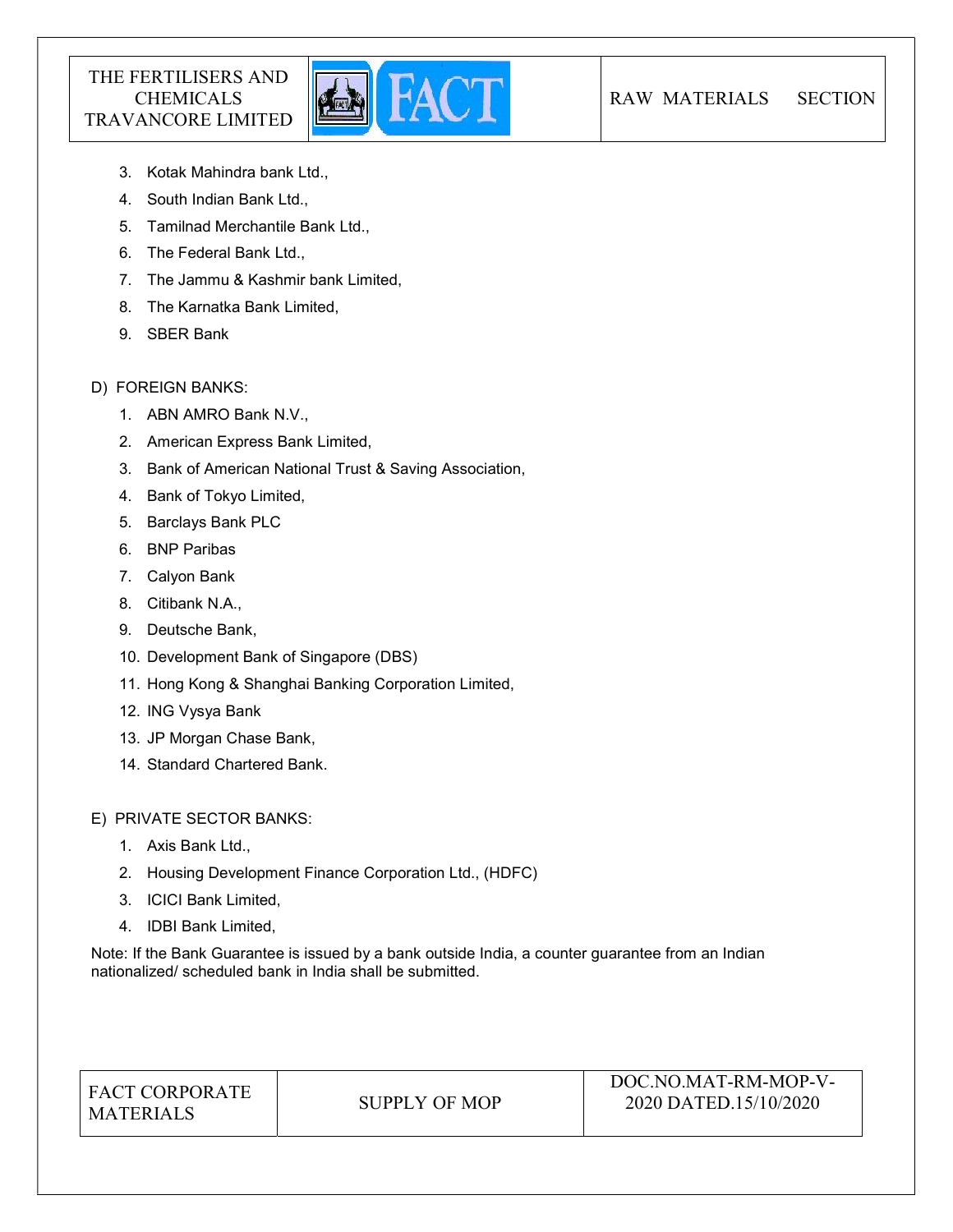

#### Annexure – M

# PROFORMA OF BANK GUARANTEE IN LIEU OF SECURITY DEPOSIT (PERFORMANCE GUARANTEE BOND)

(To be obtained from a Nationalized / Scheduled Bank on Stamp Paper of Rs. 200/-).

The Fertilisers and Chemicals Travancore Limited, Udyogamandal P.O. Cochin - 683 501

WHEREAS FACT - Head Office, a Division of Fertilisers and Chemicals Travancore Limited, Udyogamandal P.O. Kerala (hereinafter called referred to as the Company) has placed a Purchase Order No...................dated...........with M/s...................... .......................... hereinafter called the supplier) for the supply of ........................... and whereas it is one of the conditions of the said purchase order that the Supplier shall either remit a sum of USD.............(US Dollars.............................only) or furnish a Bank Guarantee for USD............. (US Dollars ...............................only)as security deposit for the due fulfillment of the said purchase order by the said Supplier.

In consideration of the Company having agreed to accept a Bank Guarantee from us towards such security deposit in lieu of the cash deposit in accordance with the terms and conditions of the above purchase order, we.................. the Bank (hereinafter referred to as the Bank) do hereby undertake to pay the Company merely on demand any sum or sums from time to time demanded by the Company up to a maximum of USD...... (US Dollars............. only) being the amount of the security deposit against any loss or damage caused to or suffered by or would be caused to or suffered by the Company by reason of any breach by the said Supplier of any of the terms and conditions contained in the said purchase order.

We, the said Bank, do hereby undertake to pay the amount so demanded by the Company without any demur merely on a demand from the Company stating that the amount claimed is due by way of loss or damage caused to or suffered or would be caused to or suffered by the Company by reason of breach by the said Supplier of any of the terms and conditions contained in the said contract. Any such demand made on the Bank shall be conclusive as regards the amount due and payable by the Bank under this guarantee.

We undertake to pay to the Company any money so demanded notwithstanding any dispute or disputes raised by the said Supplier in any suit or proceeding pending before any court or Tribunal relating thereto our liability under this being absolute and unequivocal.

The payment so made by us under this Guarantee shall be a valid discharge of our liability for payment thereunder and the said Supplier shall have no claim against us for making such payment.

We ............................... further agree that the quarantee herein contained shall remain in full force and effect during the period that would be taken for the performance of the said contract and that it shall continue to be enforceable till all the dues of the Company under or by virtue of the said contract have been fully paid and its claim satisfied or discharged or till the Company certifies that the terms and conditions of the said contract have been fully and properly carried out by the said Supplier and accordingly discharges this guarantee.

We .............................. further agree with the said Company that they shall have the fullest liberty without our consent and without affecting in any manner our obligations hereunder to vary any of the terms and conditions of the said contract or to extend time of performance by the said Supplier or to postpone

| ' FACT CORPORATE_<br>MATERIALS | SUPPLY OF MOP | DOC.NO.MAT-RM-MOP-V-<br>2020 DATED.15/10/2020 |
|--------------------------------|---------------|-----------------------------------------------|
|                                |               |                                               |